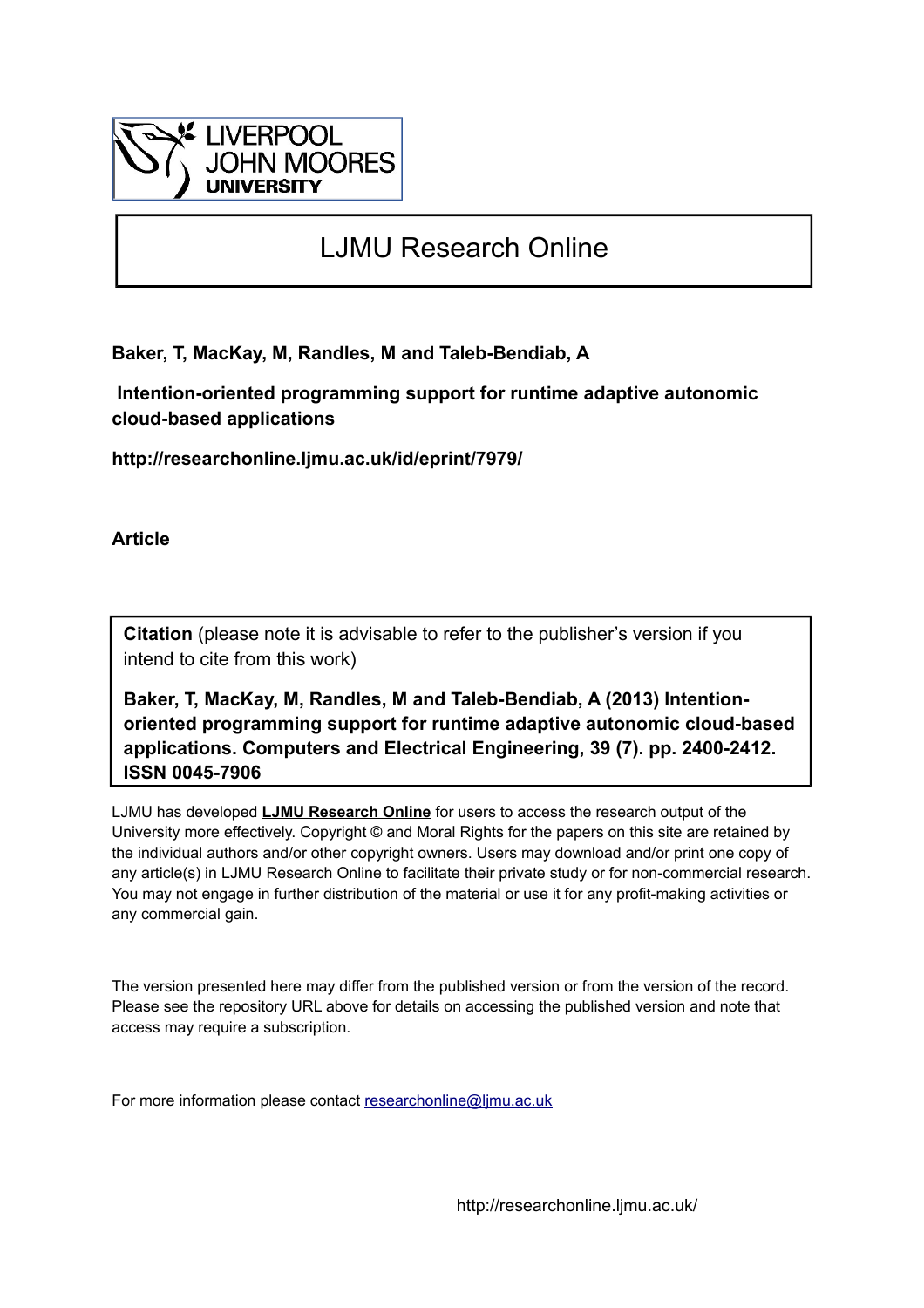# **Intention-Oriented Programming Support for Runtime Adaptive Autonomic Cloud-Based Applications**

Thar Baker<sup>1</sup>, Michael Mackay<sup>1</sup>, Martin Randles<sup>1</sup>, Azzelarabe Taleb-Bendiab<sup>2,</sup> <sup>1</sup> School of Computing and Mathematical Sciences, Liverpool John Moores University, *Liverpool, UK.*

{t.baker, m.i.mackay, [m.j.randles}@ljmu.ac.uk](mailto:m.j.randles%7d@ljmu.ac.uk)

*2 School of Computer and Security Science, Edith Cowan University, Perth, AU.* [a.taleb-bendiab@ecu.edu.au](mailto:a.taleb-bendiab@ecu.edu.au)

Abstract: The continuing high rate of advances in information and communication systems technology creates many new commercial opportunities but also engenders a range of new technical challenges around maximising systems' dependability, availability, adaptability, and auditability. These challenges are under active research, with notable progress made in the support for dependable software design and management. Runtime support, however, is still in its infancy and requires further research. This paper focuses on a requirements model for the runtime execution and control of an intention-oriented Cloud-Based Application. Thus, a novel requirements modelling process referred to as Provision, Assurance and Auditing, and an associated framework are defined and developed where a given system's non/functional requirements are modelled in terms of intentions and encoded in a standard open mark-up language. An autonomic intention-oriented programming model, using the Neptune language, then handles its deployment and execution.

## *Keywords: Intention programming, Autonomic Computing, Cloud Systems, Runtime Adaptation*

# **1. Introduction**

The high availability of computing resources is a major requirement in modern systems. To achieve such extremely high availability, systems need to be able to manage and optimise themselves in a broad range of instances; allowing availability with no runtime breaks or offline maintenance. These systems are said to be Eternal Systems (ESs); and the facilitation of such systems is a long-term research goal [1]. Additionally, computation is increasingly becoming highly distributed through large-scale service-oriented computing such as the Internet of Services (IoS), Internet of Things (IoT), and Internet of Contents (IoC) [2]; and also Cloud Computing (CC) [3]. These computing paradigms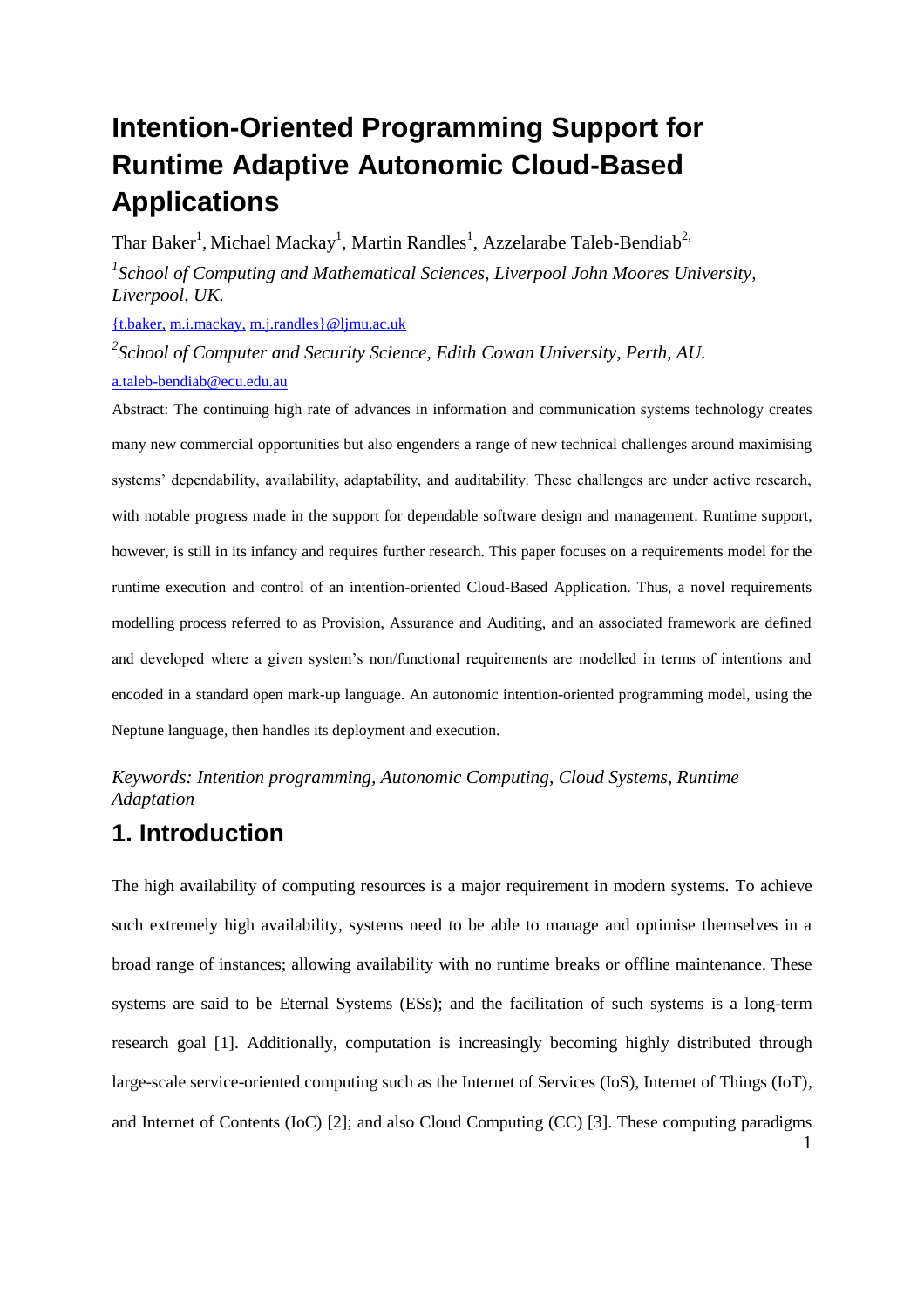aim to consistently deliver resources anywhere at anytime. An essential feature of a cloud-based system is its adaptability to changes in user requirements and infrastructure properties [4, 5, 6]. Such dynamic capabilities are often derived from an architecture model that describes the application components, services and their interactions, the properties and policies that regulate the composition of the components, and the limitations on the allowable range of control operations.

Such systems are becoming an essential part of the modern socio-economic fabric to such an extent that we are now relying on them for many day-to-day computational services. On the other hand, it has also engendered a range of technical challenges such as how to ensure the systems' and services' availability, adaptability, manageability, assurance and auditability; many of these challenges are under active research. For instance, Bieber and Carpenter in [7] advocate for the shift to a serviceoriented software development approach, while [6] discusses the necessity of providing selfmanagement for the virtual resources to run on top of the physical system components, e.g. selfmanaged services in a cloud computing environment provide continuous management to ensure that user requirements are always met [8]. Alternatively others are focusing on the design principles for dependable software using approaches ranging from conventional software engineering and modeldriven development [9], to new nature-inspired methods such as Autonomic Computing [10]. Whilst much progress has been made towards design-time support for dependable software design and management, runtime support requires further research.

This forms the motivation and context for the work presented in this paper, which studies runtime autonomic design principles to support the cloud-based eternal system vision. Specifically, section 3 focuses on the runtime execution and control of an intention-oriented Cloud-Based Application (CBA) requirements model and an identified set of functional requirements which have been designed into a novel requirements modelling process referred to as Provision, Assurance and Auditing (PAA) [4]. In addition, in section 4, an associated framework has been defined and developed where a given system's non/functional requirements are first modeled in terms of intentions and then encoded in a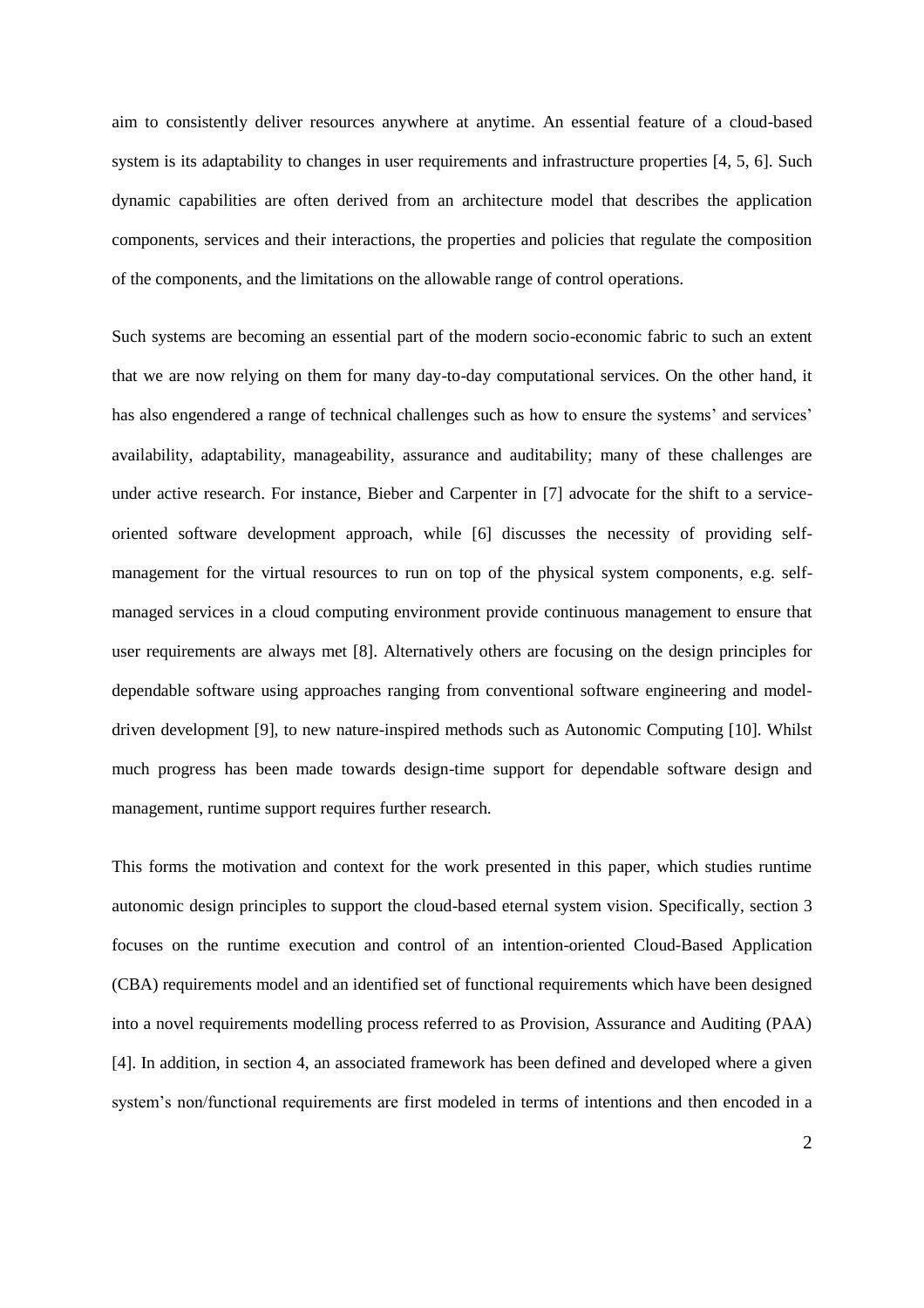standard open mark-up language. An autonomic intention-oriented programming model, using the Neptune language [10], then handles its deployment and execution. Section 5 evaluates the PAA approach; this will be followed by the results in section 6 and the conclusion in section 7.

# **2. Related Work**

#### **2.1 CBA Requirements Description Languages**

Whilst most software applications are designed for a particular purpose, CBAs are, additionally, designed to be utilised on-demand. Thus, CBAs ought to be translated into a set of users/systems *requirements* and *resources,* to manage the de/allocation of these resources based on the requirements. This was the inspiration behind the Distributed Application Description Language (DADL) [11], which is used to describe the behaviour and needs of distributed applications that are used via a cloud-computing infrastructure. It also defines the available resources, and what can be optimally allocated to the users. It is an extension to the configuring and deployment features of the SmartFrog framework [12], which provides orchestration capabilities to start and stop sub-systems and resources automatically.

Durra [13] is another description language, which is utilised to link tasks to available resources, process the output and makes a decision accordingly; this is not available in DADL or SmartFrog. However, since this language requires high level programming skills, it is unsuitable for use by nonspecialists. This was the incentive for proposing new development requirements' modelling approaches that can design and refine the requirements in terms of *why*, *how* and *what* the system has been developed for. Since a requirement itself can be seen as a goal, Goal-Oriented Requirements Engineering (GORE) [14] was proposed to tackle the above issues through different activities (e.g. goal elicitation, refinement, and analysis). However, there is a clear lack, in GORE, of features to tackle the *'why'* part of the requirements definition [14]. Thus, GORE has been supplemented by the Distributed Intentionality (i<sup>\*</sup>) modelling language [15], which pays more attention to this issue. i<sup>\*</sup> is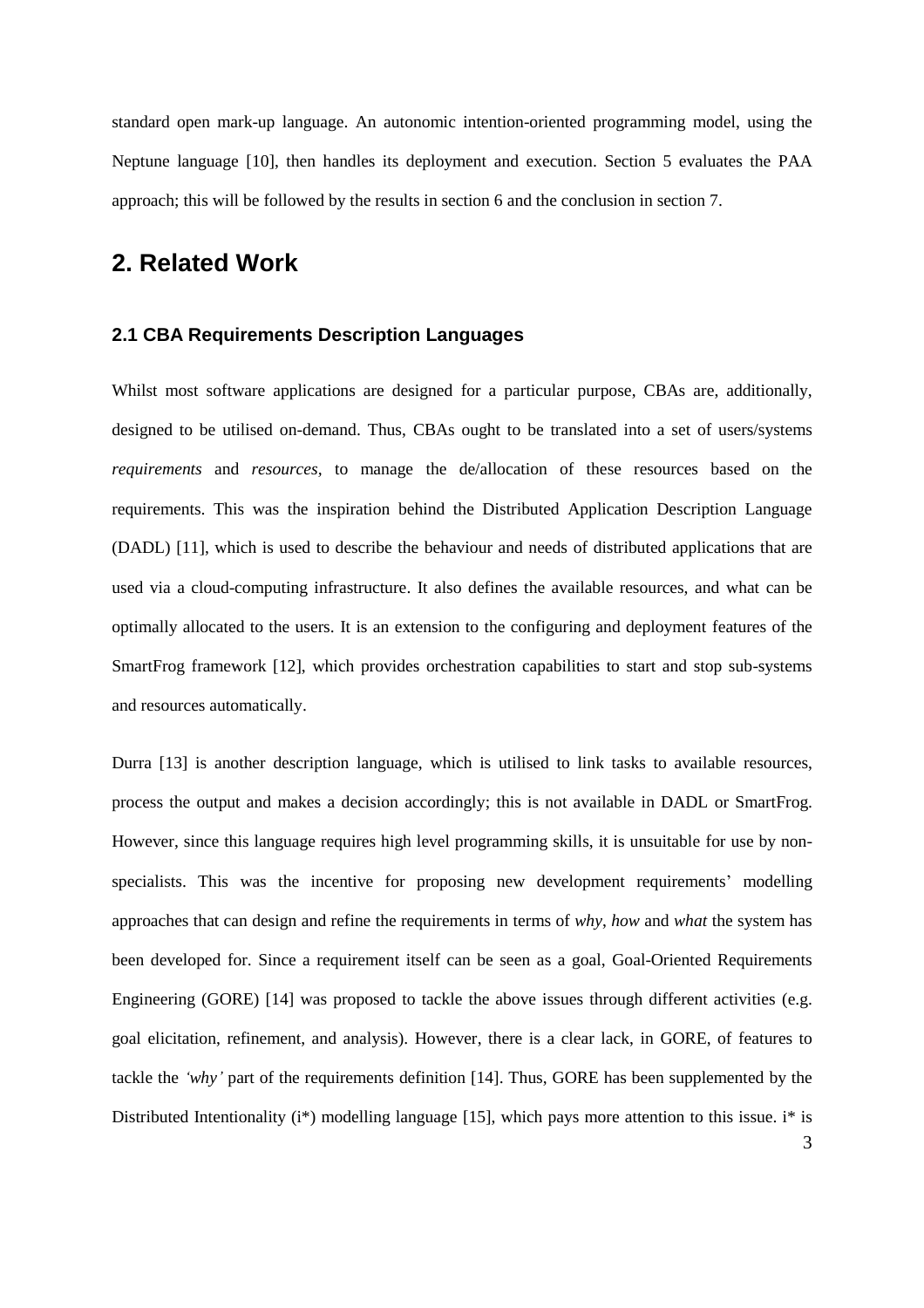used in the early phases of requirements definition to model agents' dependencies, e.g. a service depends on another service to fulfil specific tasks via a formal requirements definition language, Formal Tropos [16]. This is itself an extension to i<sup>\*</sup>, which includes architectural design requirements. In 1990, Knowledge Acquisition in autOmated Specification (KAOS) [14] emerged to combine the different levels of requirements modelling (Goal, Object, Operation). It aimed to gain a formal description of the goals' conflicts that occur during the requirements definition processes rather than the system requirement itself. This led to the design of a more powerful requirements engineering tool called GRAIL [17] to support KAOS conceptually through a graphical editor. In other words, it represents an intermediate environment between the KAOS model and the final system, as shown in figure 1.



Figure 1: System Design Phases vs. Requirements Engineering Methods

### **2.2 Cloud-of-Clouds**

Since the dynamic unlimited scale-up/down/out of resources can be achieved via the integration of different clouds, cloud-of-clouds [18], several cloud providers started using new tools to automate the process of managing and maintaining their systems as self-managed services [8]. The automated nature of the self-managed services in a cloud-of-clouds can be clearly seen when the cloud platform is self-adaptive and self-managed to accept new resources, with different sets of configurations and settings from other clouds. As such, self-managed services will enable cloud-of-clouds to possess exceptional capabilities to automatically manage and control the applications running on the cloud [6]. Aneka [19] is a cloud integration platform, which was developed to harness computing resources on demand by integrating several heterogeneous clouds, constructing what is known as interCloud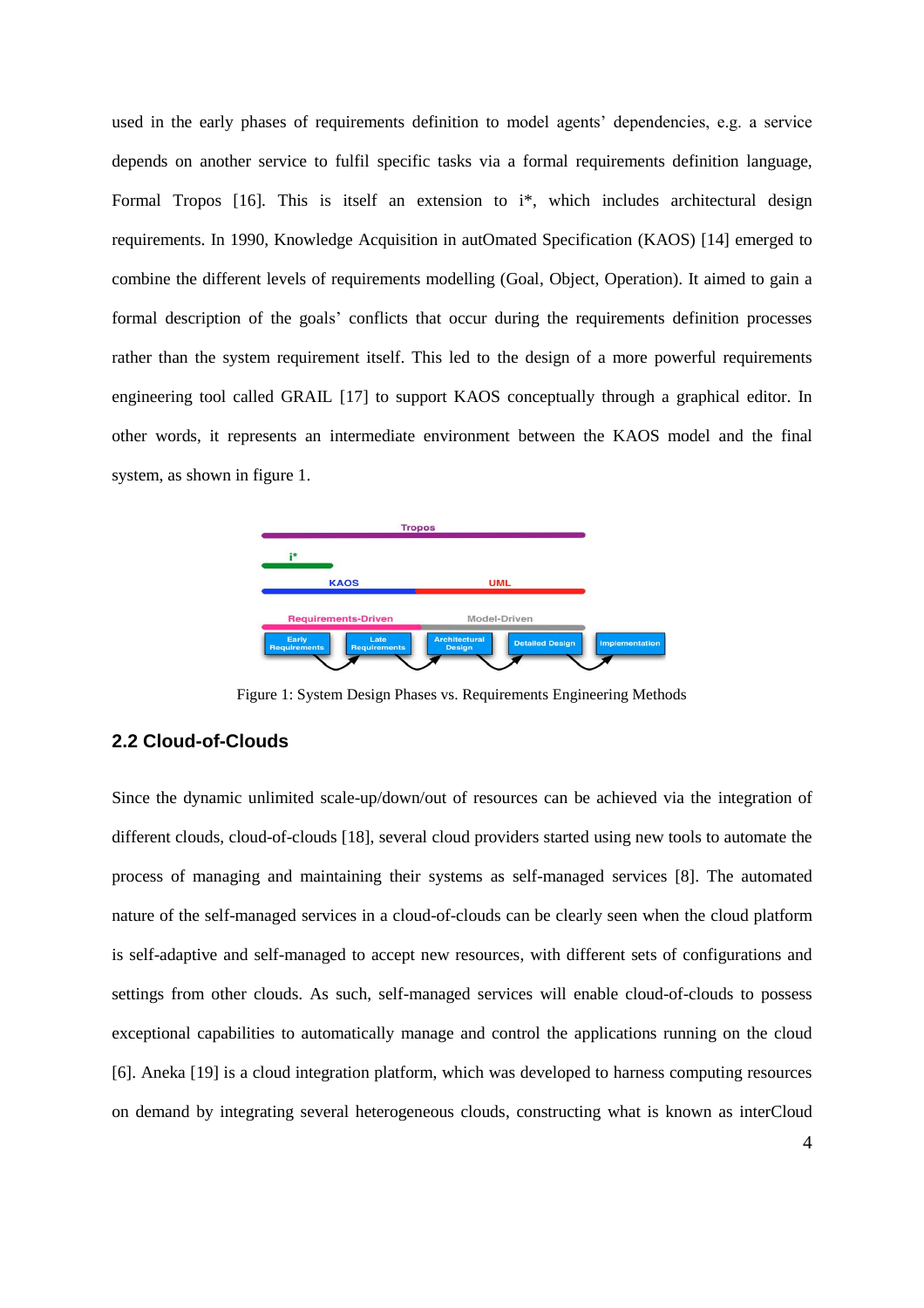[20]. It allows users to express their needs by using only the *pre-available* APIs in the Aneka Software Development Kit (SDK) or uploading *existing* applications to the cloud [19]; there is no other way of adding new components into the application. CometCloud has also been proposed as an autonomic computing engine for cloud environments [21], which is based on a decentralised XML based coordination form, to support a highly dynamic Cloud Computing infrastructure. It integrates public and private cloud networks to provide Cloud-bursting and Cloud-bridging such as CometPortal [21]. However, in the current version of CometCloud, the users cannot amend their changeable requirements and service demands within the cloud environment.

# **3. Conceptual Design**

In this section, a novel requirements' modelling process referred to as (PAA) and its associated framework are presented. The recently developed Neptune language [10] is used to generate the associated component compositions for the required application. Based on the idea of dynamic software evolution [3] – PAA is intended to facilitate seamless autonomic CBA evolution, and allows the user to modify the system's intention model via the PAA WikiEditor. The intention model, as shown in figure 2, consists of a set of processes that describe the desired business behaviour. Some of these processes, if not all, are modularised into sub-processes that include a set of tasks needed to achieve the requested behaviour. This is in contrast to Business Process Execution Language (BPEL), which does not yet support the sub-process notion [22]. The processes and tasks interpretation, via PAA Neptune Framework, will be described in more detail in section 4.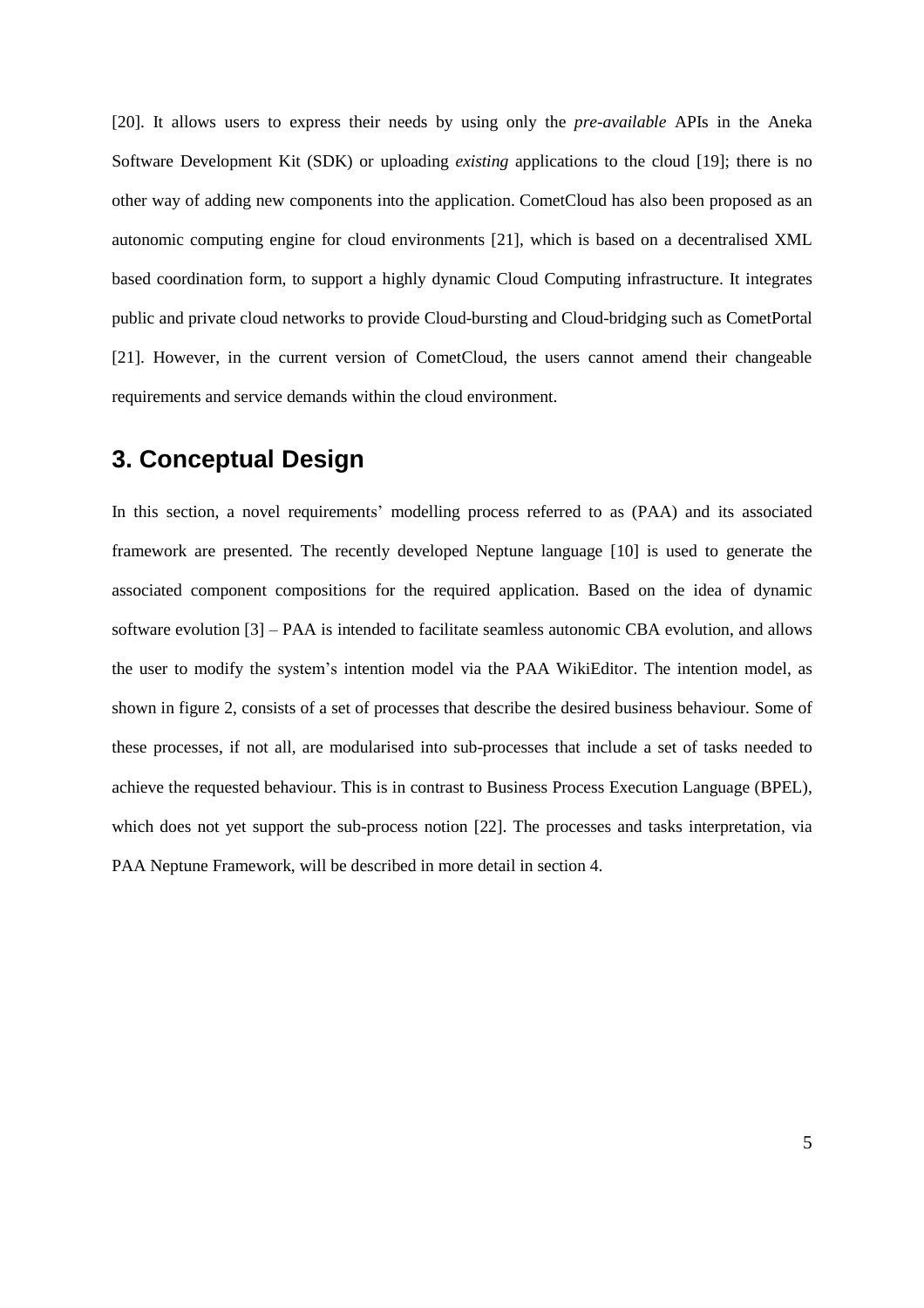

Figure 2: Intention Meta-Model

## **3.1 PAA Framework**

Figure 3 shows the modules within PAA Neptune Framework, as well as a typical flow through the system, when presented with an intention model to be executed. Each module encapsulates its own discrete function so that the complete process can be made. When an intention is introduced to PAA Neptune Framework, there are two paths for the execution (*a* or *b*). In both ways, the first module receiving the intention model is the *Interpreter*. The interpreter is responsible for interpreting the intention and its components via two sub-modules: the *Process Interpreter* and *Logic Interpreter*. The process interpreter interprets the flow of the processes in the intention model (depending on the results gained from the logic interpreter) and the conditions via the logic interpreter. It then maintains the current state of the process in the intention model such that statements given in the logic model can be evaluated, and the flow through the model decided.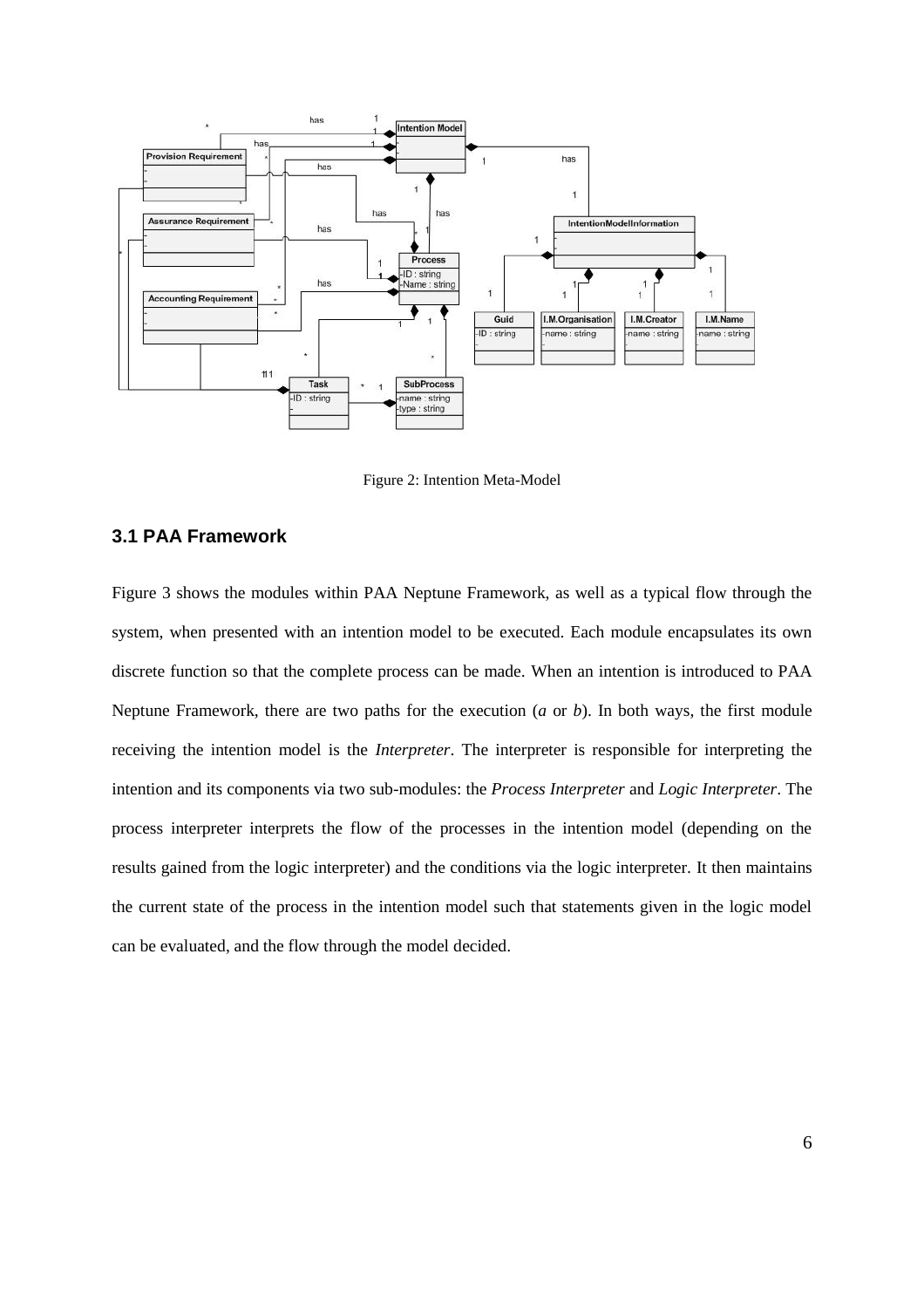

Figure 3: PAA Neptune Framework

The interpreter also has a strong connection with the *Neptune Script Runner,* which is called by the interpreter when there is a scripting code in the intention model that should be executed to return results so the intention's task can make a decision. For example, if the user added a new Neptune function to extend certain behaviour for the application, then the runner will be called directly by the interpreter to execute the new function and return its results. Then it can resume the interpretation of the rest of the intention model using parseOutput, and parseInput methods. Figure 4 shows the connection type between the runner and Neptune objects.



Figure 4: Neptune Script Runner and Objects Model

The concepts within Neptune objects are composed of rules that themselves can reference concepts, located as part of the collection that constitutes the Neptune object. Consequently, Action and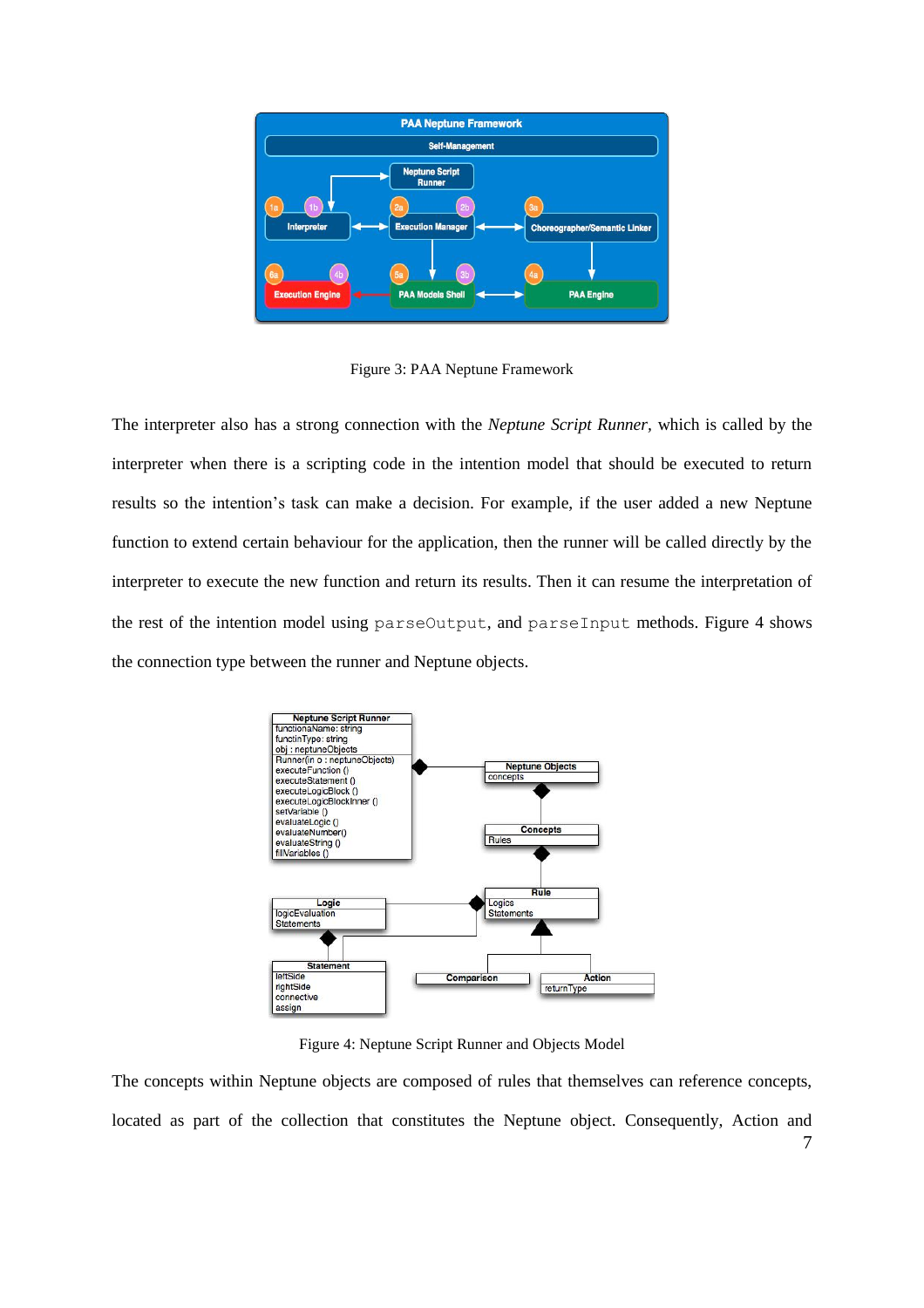Comparison are two specialised rules that represent the concept assignment behaviour. After the interpretation, the intention is sent to the *Execution Manager* junction to choose either path (*a*) or (*b*) based on GUID's value. If the user is new (GUID is null), the execution manager chooses path *a* and asks the choreographer module to start matching the tasks in the intention model to Neptune Based Language Objects (NBLOs) via the *Semantic Linker* [4, 23]. Those NBLOs include the core Neptune functionalities and thus each one has certain functions that should be executed when that NBLO is called. Otherwise, if the user has previously used the application, then the execution manager will take path *b*. To further aid the assurance of the intention model, the *Assurance Checker* of PAA focuses on the intention process/task Validation & Verification (V&V); for example making sure each process is uniquely named to avoid overlap among processes. It also deals with Authentication (verifying the identity of an entity) and Authorisation (whether a requesting entity will be allowed access to an object) in the application. Concept Aided Situation Prediction Action (CA-SPA) [4] constructs are used in PAA to specify policies for controlling access to system concerns and to ascertain the authorization. Efficient and timely auditing is critical in order to respond quickly in managing and responding to faults and failures in a competitive business environment. Thus, the *Auditing/Accounting Generator* is responsible for creating the auditing/accounting model that allows users to make fast well-informed decisions in real time and collect information on resource usage for the purpose of auditing, billing, or cost allocation in the cloud environment. This generator creates an XML file, which includes three important auditing attributes (Events, Logs, and Monitoring) [23].

# **4. Implementation Details**

### **4.1 Intention Interpretation**

Each task in the intention model is built up of three main attributes: An *ID* of the task, *input* to the task (except for the start point) and *output* to the next task. Thus, Listing 1 shows that the task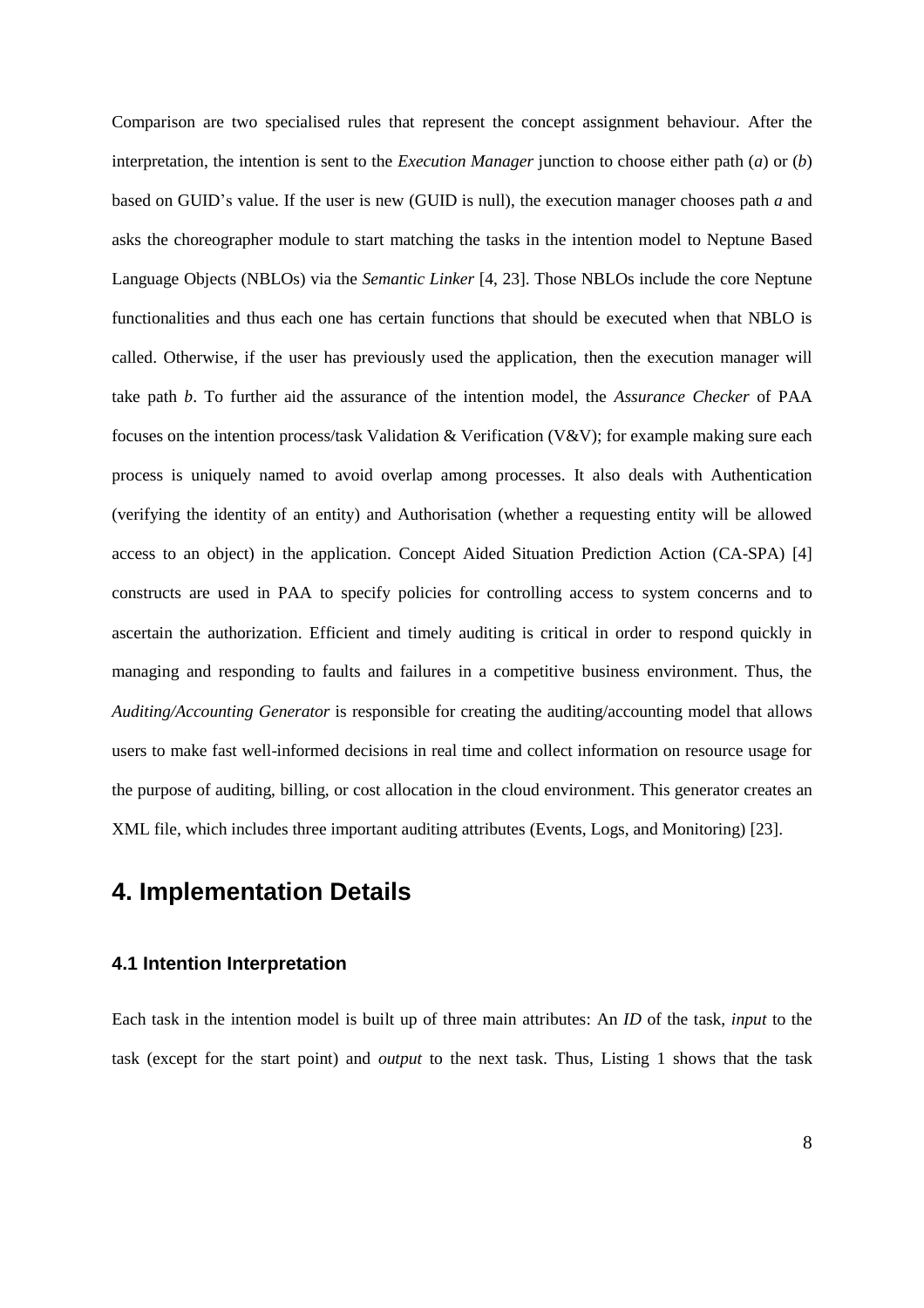interpretation code works in the same order: checks the ID of the task (line 2), processes the input (line 3), and produces the output (line 4).

```
1. 1. foreach (XmlNode node in nodes) { DataColl d = new DataColl();
2. d.id = node.Attributes["id"].InnerText; //now we can get the input & output
3. d.inputs = parseInputs(node);
4. d.outputs = parseOutputs(node); store.datas.Add(d); }
5. XmlNodeList nodesO = node.SelectNodes("moveto");
6. foreach (XmlNode nodeO in nodesO) { //ok Output i = new Output();
7. i.moveID = nodeO.InnerText;
8. if (nodeO.Attributes.Count != 0)
9. { i.result = node0.Attributes["result"].InnerText; }
10. a.Add(i); } return a; }
```
Listing 1: Parse Inputs

The tail of the intention model is preserved for adding neptunescript, as shown in Listing 2. This part of the intention model is needed when the user expresses a new behaviour to the application by adding its Neptune code. This capability highlights the intention model's novel contribution since the other CBA requirements description languages that were described in Section 2.1, do not allow the user to add new behaviour(s) to the system at runtime. The Neptune function should be called through the NeptuneFunction attribute followed by the name of the new function (*line 1*). The returned value is mainly used in the result attribute (*line 5*). If the result was 1, then action2 should be taken, if not, action1 is chosen. In this way, Neptune function(s) and behaviour(s) can be added and modified at runtime during the execution of the application.



Listing 2: Question Task and Neptune added function

### **4.2 Intention to Provision**

After the intention interpretation is finished, the execution manager starts to decide what the next module of PAA Neptune Framework is, as described in section 3.1, by checking the GUID identifier value, as shown in Listing 3. If the GUID is null (line 1), the intention model will be sent to the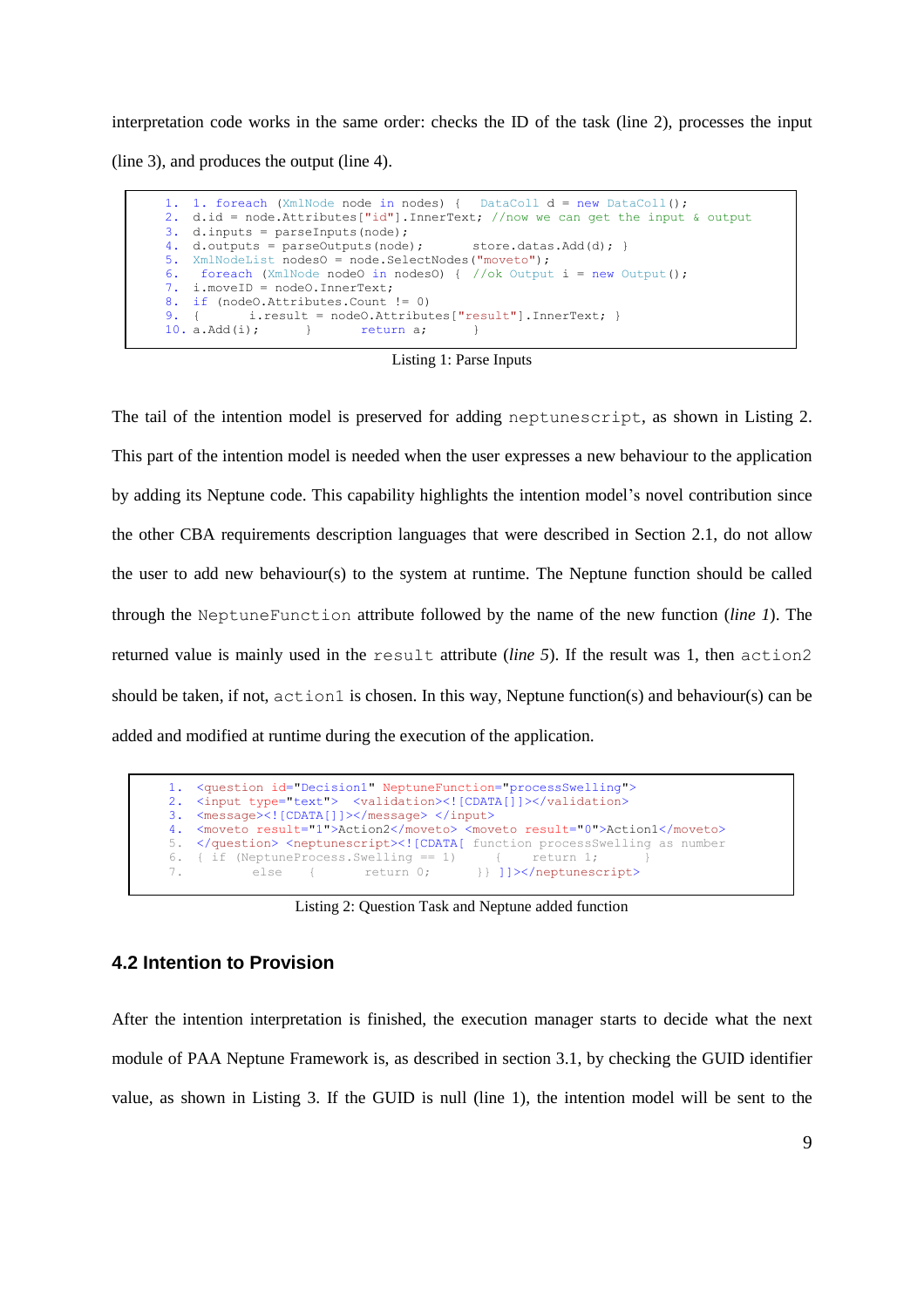*choreographer module* and the execution manager will assign a new GUID value to the intention model, as shown in line 3. Otherwise, the *PAA Models Shell module* will be called.

```
1. if (node.Attributes["GUID"].InnerText == null)<br>2. { Choreographer ();
   2. { Choreographer ();
3. node.Attributes["GUID"].InnerText = Guid.NewGuid().ToString();
4. } else //if guid not null PAA models shell ();
```
#### Listing 3: Execution Manager Junction

After that, the choreographer starts the *semantic linker module*. The NBLOs linker, within the semantic linker, is responsible for linking the tasks' types to the available NBLOs registered in the NBLOs controller. Once a match is found, calls to the Neptune core functionalities, contained within the selected NBLO, are produced to provide a solution to the given task. Thus, the semantic linker needs input in the form of task types, which it links to the available NBLOs. Once a task is interpreted and linked, the *composer* starts assembling the NBLOs and sends them to *PAA Engine*. The NBLOs are defined as ASP.Net Web User Controls (WUCs) using the *ascx* format and C# class component. The NBLOs include the core Neptune functionality and thus each one has certain functions that should be executed when that NBLO is called. For example, Listing 4 shows that if the multiplechoicelist NBLO was called then the NBLOs controller will load the multiplechoicelist NBLO with its elements to the PlaceHolder.



Listing 4: (multiplechoicelist) NBLO

### **4.3 Assurance Support**

10 In order to ensure that the adaptation is executed correctly at runtime, the adaptation approach, together with the underlying adaptation tool kit, platform, and policy, should provide dedicated techniques and facilities to overcome any emergent problems such as modifying non-functional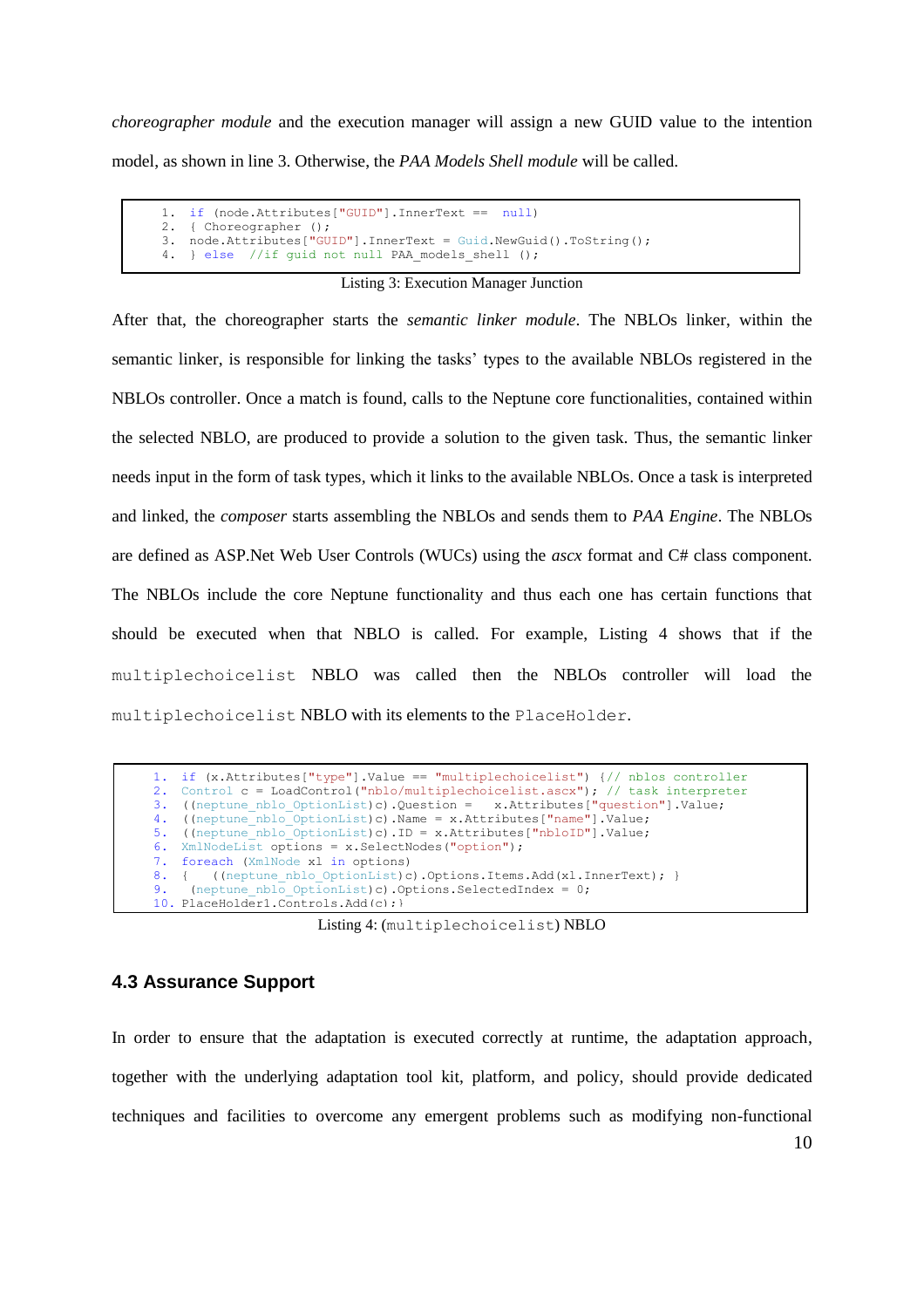properties, replacing one service with another, or executing different composition fragments. PAA has added a new runtime adaptive assurance technique by allowing the injection of new assurance rules and policies to the application according to encountered failures. As PAA produces systems as processes and tasks, and components in the form of intention descriptions, it has applied and implemented assurance concepts in two complementary methods: (i) non-functional conditions attached individually to each process as a task in the intention, via assurance requirements, to ensure its correct interpretation, and (ii) Concept Aided-Situation Prediction Action (CA-SPA) assurance policies. In both cases the assurance conditions will be added in the form of a Neptune Script to the intention model to add legitimacy to the processes or the whole intention model. To illustrate this, Listing 5 shows the first method and the Provision, Assurance and Accounting requirements, which have been added at runtime to validate the process entries.

|    | 1. define ValidPreShippingOrder as PAA                         |
|----|----------------------------------------------------------------|
|    | 2. { provision { order as PetOrderDetails }                    |
| 3. | <b>assurance</b> { order. ShippingAddress is VALID;            |
|    | order.SelectedPet is INSTOCK;                                  |
|    | order.ShippingDate is NULL; }<br>5.                            |
|    | <b>6. accounting</b> $\{\n}/*error$ handling or logging $*/\}$ |

Listing 5: Assurance Validation and Verification

In the second case however, the new assurance CA-SPA policy will be used to monitor not only a process or task within the intention model but rather the entire intention behaviour. In previous works [4, 24], the authors have shown that the application's users can use the developed PAA WikiEditor tool to modify business process models at runtime. The assurance rule injected into the process intervenes to assure the validation and verifies the process correctness whereas the CA-SPA rule injected into the intention model intervenes to assure the quality and safety of the adapted intention and guarantee correctness of the new changes. From a security perspective, the *Authentication, Authorisation and Accounting (AAA) mechanism* provided in the assurance checker is used [25] to specify the application security behaviour such as the addition of access control policy to certain processes. Authorisation in the AAA framework consists of the enforcement of role-based interactions with the system and/or changes to the system.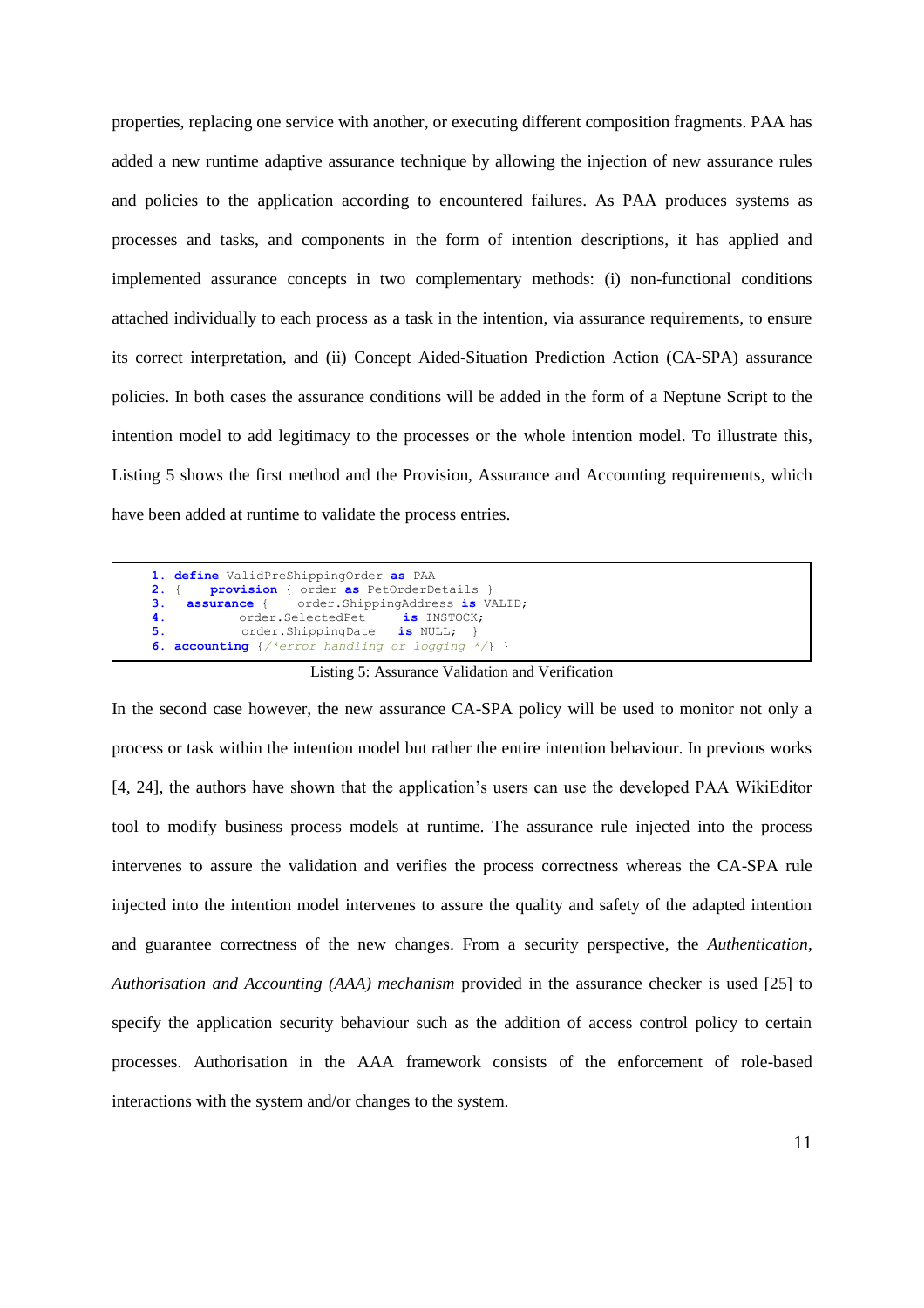#### **4.4 Auditing Support**

The PAA Neptune modelling approach is intended to create fully adaptive cloud-based applications, ensuring the ES characteristics of these applications and allowing the user to modify the entire application and its behaviour at runtime, using PAA WikiEditor. As the provision generator starts work on a provision model, the auditing/accounting generator will start developing the auditing model. Creation of a new auditing model starts by loading the initial blank Auditing.xml file, which in the first instance has only the XML document header. It also provides an updating counter (updatecounter), which, in the first instance, starts with value 0 and is incremented each time the user creates and/or updates the intention or provision models to record the total number of model versions that have been created or modified by the user. It also provides a current view counter (currentview), which represents the current intention/provision model number, which starts with default value 1 that represents the initial intention model number currently loaded. The maximum number of backed-up intention models, that can be saved and displayed in the auditing model is currently limited to 10, thus, when ten intention model versions have been generated/modified, and the user needs to create a new version, the oldest version ( $id = "1"$ ) will be removed from the auditing model and the newest one put at the top of the stack, i.e. a first in first out policy. Listing 6 shows an example of the auditing model with one new modified intention.

```
1. <update info updatecounter="1" currentview="2"> <update id="1"
2. intention="intention201083111628.xml" date="2010/08/03" time="11:16:28"<br>3. ip address="192.168.239.1" ip address list="InterNetwork=150.204.48.163
3. ip_address="192.168.239.1" ip_address_list="InterNetwork=150.204.48.163"
4. host Name="cmptsham" /> <update id="1" intention="intention201083111628.xml"
5. date="2010/08/03" time="11:16:28" ip_address="192.168.239.1"
6. ip_address_list="InterNetwork=192.168.192.1" host_Name="cmptsham" /> <update id="1"<br>7. intention="intention201083111628.xml" date="2010/08/03" time="11:16:28"
     intention = "intention 201083111628.xml" date=" 2010/08/03" time=" 11:16:28"8. ip_address="192.168.239.1" ip_address_list="InterNetwork=192.168.245.1"
9. host Name="cmptsham" /> <update id="1" intention="intention201083111628.xml"
10. date="2010/08/03" time="11:16:28" ip_address="192.168.239.1"
11. ip_address_list="InterNetwork=192.168.239.1" host_Name="cmptsham" /> </update_info>
```
Listing 6: Auditing model after the adaptation

The auditing model also provides more information such as intention model modification date and time, and the new (modified) intention model name (concatenated from the date and time). In addition, to limit the misuse of PAA WikiEditor to modify the intention/provision and track, the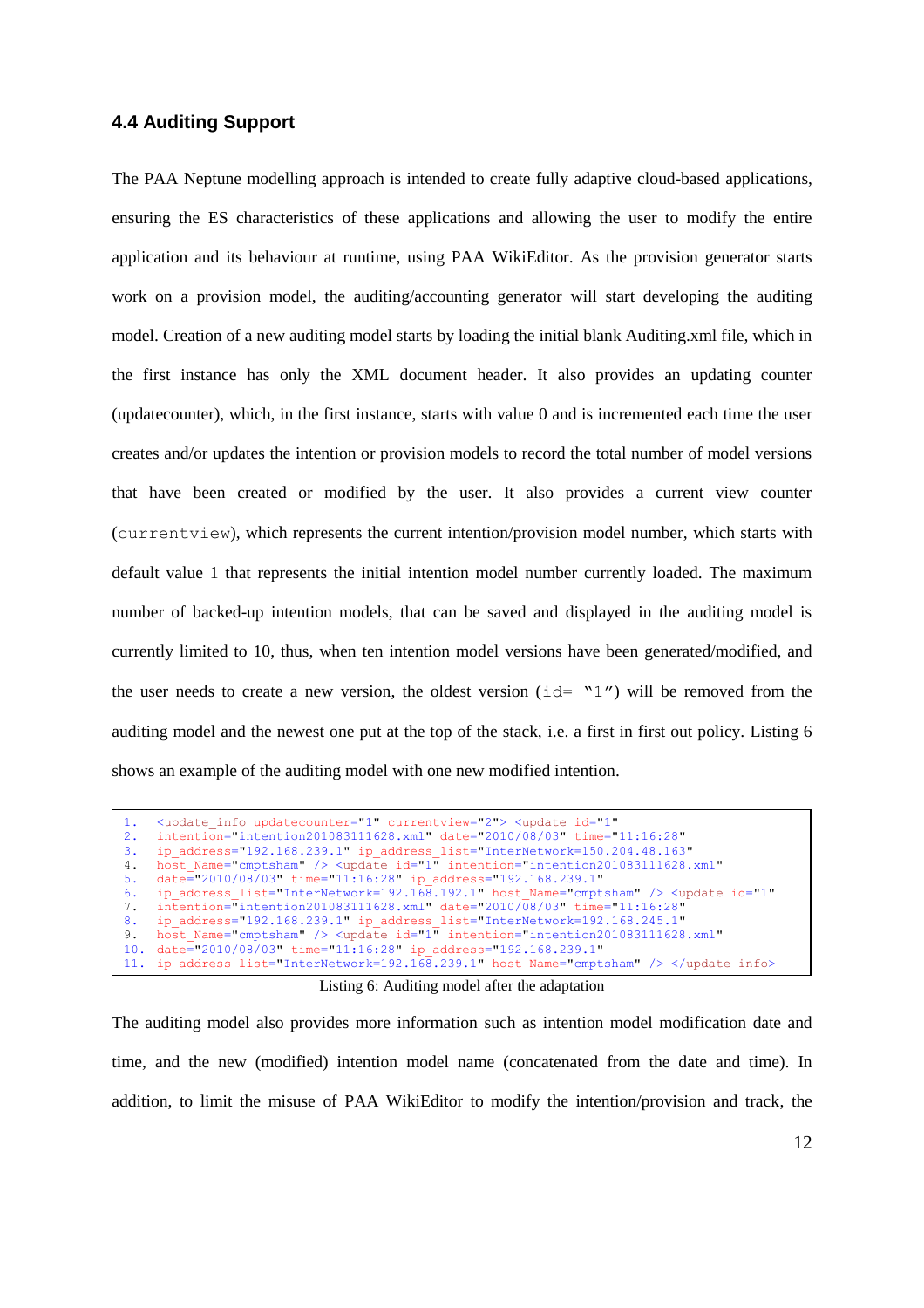provenance of the modification (the user's IP address), is also provided by the auditing model via (ip\_address, ip\_address\_list) as shown in Listing 6. Moreover, the user's hostname is given in the auditing model via (host\_Name="cmptsham") in the above listing.

# **5. Evaluation Example: System Design Basis**

Microsoft's PETSHOP application was selected , as a case study application in this paper, as it was designed to provide a blueprint for building *n-tier* applications in .Net to highlight its abilities and the effectiveness of the language. The design of a PETSHOP application involves abstracting out the User Presentation Layer (UPL), Business Logic Layer (BLL), and Data Access Layer (DAL) to a level that ensures separation of the various logic concerns. PETSHOP allows users to browse, search and purchase from an online catalogue of pets within a common web front-end interface. In this way, PETSHOP forms publicly available, best-practice system architecture for e-commerce and provides a rich architecture that can thus be used to interpret the benefits of modelling and developing systems using PAA.

#### **5.1 Designing Adaptation Scenario**

By weaving the behaviour of the *order* process in PETSHOP at runtime, such that a new process is generated and injected into the application to introduce new behaviour, we can highlight many of the design and adaptation abilities of PAA and contrast this against the current MS design. Practically, introducing new behaviour here shows the strengths of using open abstracted XML-based models and how the application intentions are used to weave in new behaviour autonomously to ensure the eternal availability of the system. The same adaptation can then be attempted in the MS PETSHOP codebase using traditional techniques available in *.Net* to compare both approaches. Comparisons between the relative difficulties in implementing such solutions is a difficult task, as judging one approach as 'easier' than another, to instigate an adaptation, is dependent largely on the experience and technique of the developer. In contrast, ascertaining whether an adaptation took place at runtime or at design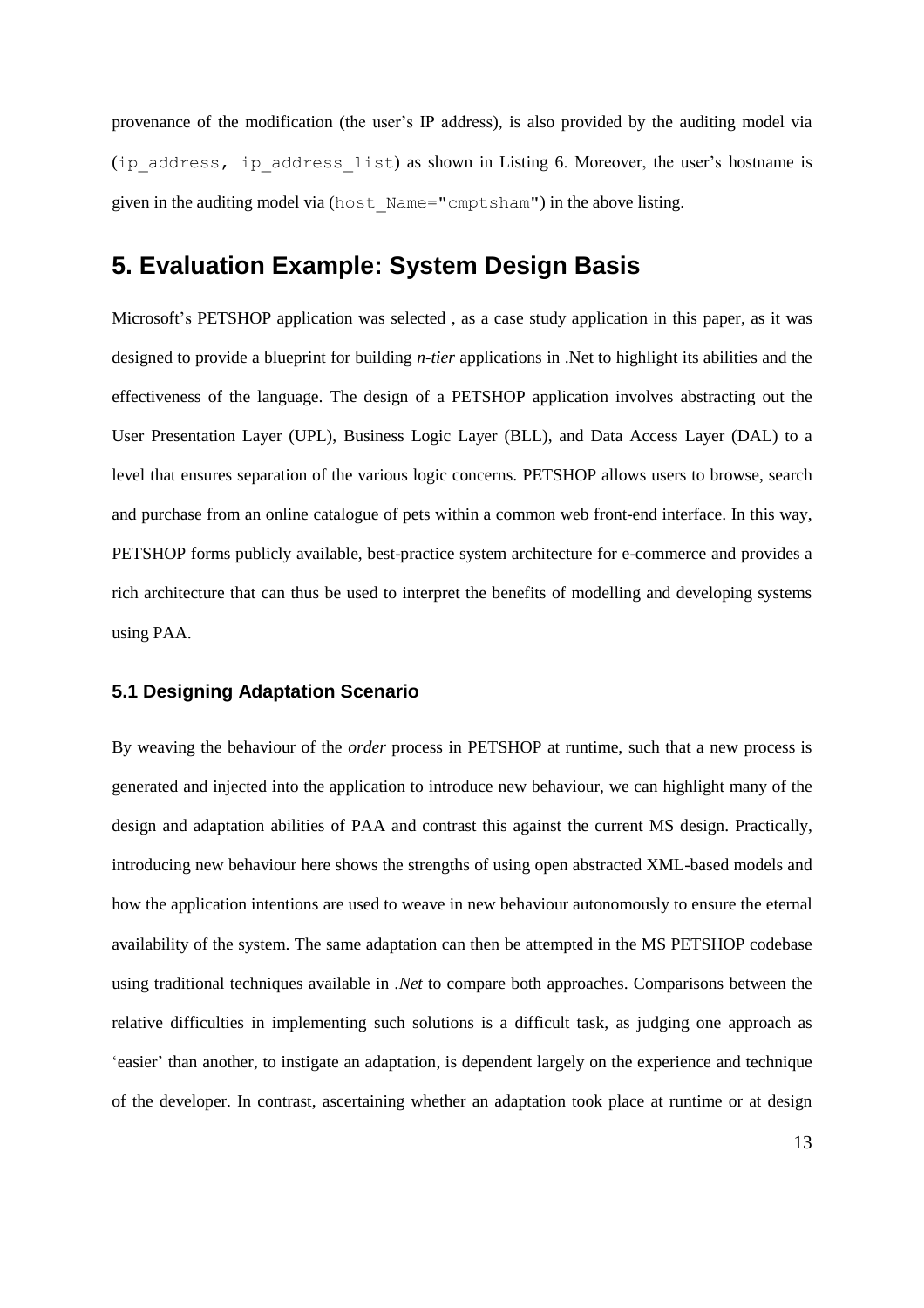time is inherently simple; if no re-deployment, re-uploading and re-debugging of the application occurred in a traditional design time, then it can be considered to be a runtime adaptation. However, the associated cost of providing runtime adaptation must also be considered, as runtime adaptation is advocated for its use to produce reliable, self-aware systems.

#### **5.2 Scenario Implementation**

In PETSHOP, the process of performing an order is split between the UPL and BLL, e.g. as the user selects pets through the user interface and classes execute to access the store and ensure pets are available. Data is retrieved to inform the process via discrete .Net web pages (e.g. OrderProcess.aspx) and when the user has finished the work and clicked the relevant button, the trigger code contained within these .Net pages instigates the move from the current process to another one. The execution of the process then passes to the BLL to interpret the data, and store this within the database in the DAL. Once stored, the logic moves the execution to produce another page for the user. As such, the classes within the BLL can be said to change the state of the process by signifying that a task is complete, and that data is added to the DAL structures, as these are the sideeffects of its actuation. Similarly, pages within the UPL can be said to introduce data to the state of the process, and signify that the task of producing data is complete. As such, any amendments to weave a new behaviour to the application should be done in BLL through the amendments of its classes. However, in autonomic software, consumption behaviour is only available with the actual implementation and the source of the services/components is hidden. To overcome the above defects, PAA method adds a new intermediate abstraction layer, Meta-Data Layer (MDL) between the UPL and BLL to produce a new 4-tier architecture, Figure 5. The new MDL provides the PETSHOP intention model as a way to introduce runtime weaving and a new adaptive method of accessing the BLL contents. As such the MDL model does not relate directly to the contents (classes) of the services described, but rather provides a method to access it.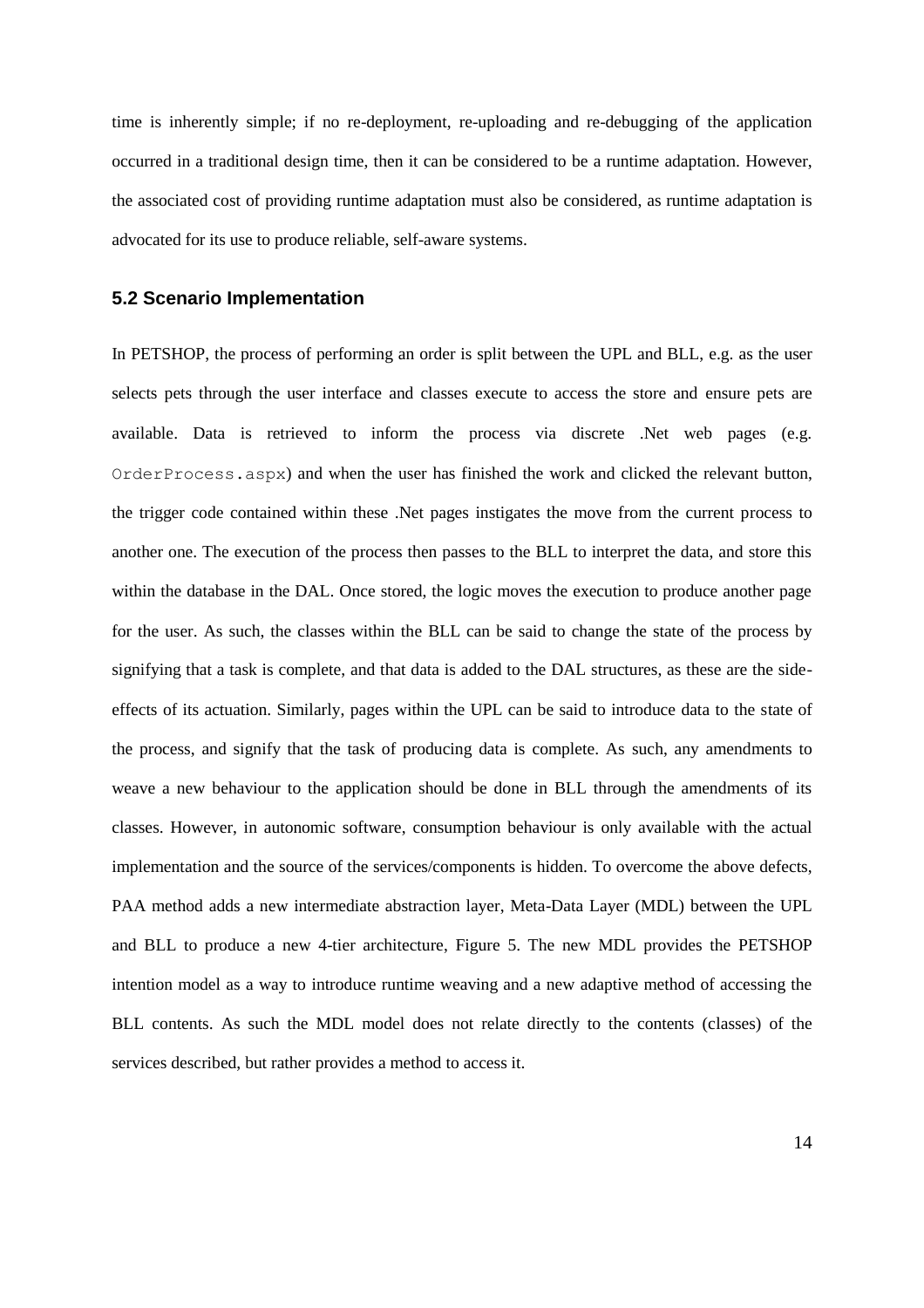

Figure 5: 4-Tiers architecture against 3-Tiers

### **5.3 Adding PAA Support to PETSHOP**

This scenario considers the PETSHOP order process so PAA support will be written into this process to attain PAA goals while ensuring they don't lose their meanings and behaviour. Listing 7 shows the new shipping components within the BLL and the UPL written in NeptuneScript. In this way, nbloOrderShipping describes the method getShipping within the UPL as adding the ShippingAddress, ShippingPostcode and ShippingBand features to the orderID element within the state of the process. Similarly, nbloSaveOrderShipping adds the feature shipping to an element Database to describe the fact that operationally, the method ProcessShipping in the BLL saves shipping data to the database. Both actuation calls are deemed synchronous as the methods getShipping and ProcessShipping should complete before continuation of the process flow. Values are set for the features by way of the return value of the underlying component. As such, ShippingAddress will take the return value of the ShippingAddress object returned by the method getShipping. Other values can be specified by the as operator in Neptune, such that the values of the return type can be reflected.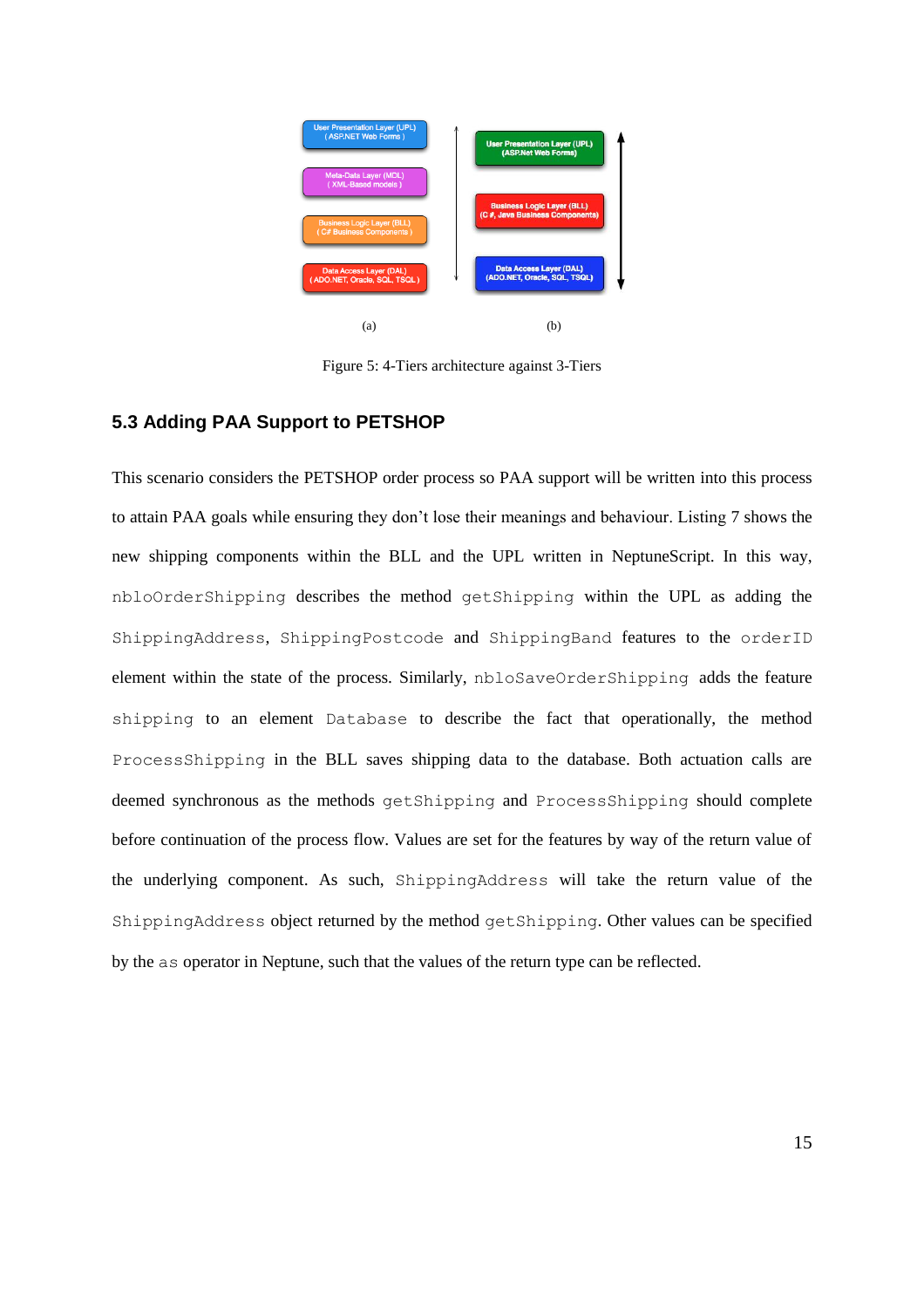

Listing 7: New NBLO Definition

## **5.4 Expanding System Functionality**

Expanding the system's behaviour at runtime can be achieved in one of the two ways: (i) inject the new behaviour code in the right location in the intention model, if it is previously written and available; (ii) If the code is not available, then the user should first write and inject a new NBLO relating to the new component for performing a new task. If the NBLOs of the new process are already available in the application, then users only need to add the code shown in Listing 8 to the original PETSHOP intention model, between the Order Shipping and Order Process code. In this case, the semantic linker will look for the NBLOs to perform the behaviour.

```
1. <!-- Check Delivery --> <action id="Check Delivery">
2. <input type="text"> <message><![CDATA[Checking your order's delivery in
    process...]]></message> </input> <ui page="checkDelivery.aspx"/>
3. <moveto result="[Not set]">Order Process</moveto><br>4. </action> <!-- Order Process XML Code-->
    4. </action> <!-- Order Process XML Code-->
```
#### Listing 8: The new added XML code behavior

Otherwise, if the required NBLO is not available, then new NBLO code should be written at runtime, and added at the bottom of the original intention model in the  $\langle$ neptunescript $\rangle$  part. The new nbloCheckDelivery code is shown in Listing 9.

```
1. define nbloCheckDelivery with NString orderID
2. { purpose { feature isUKBased to orderID;}
3. Actuation { // call the presentation layer call BaseLanguage.C♯<br>4. ("checkage.dll","AddressCheck.InUK",orderID,sync);}}
    4. ("checkage.dll","AddressCheck.InUK",orderID,sync);}}
```
Listing 9: Neptune Check Delivery NBLO code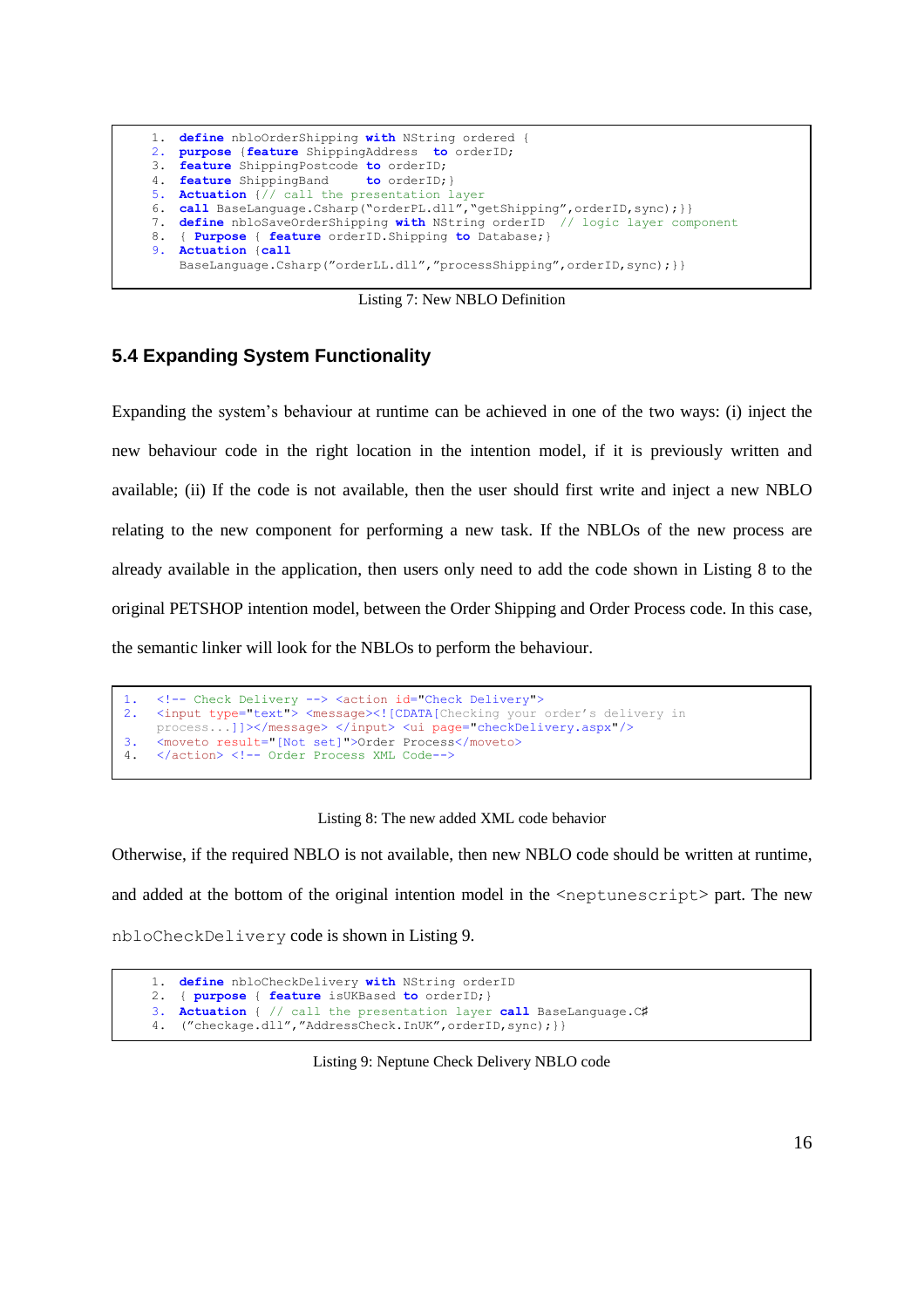The intention model of the Order Process can now be updated by adding the code needed for the delivery check which is provided by a method AddressCheck.InUK in a new assembly checkage.dll, thereby not affecting the original compilation of the assemblies.

# **6. Results**

Measuring PAA System's performance and CPU consumption against MS PETSHOP are the two major comparison metrics selected for use here. Averages of 10,000 process executions were made along with 100 concurrent accesses of visitors to both systems to compare their performance in a heavy traffic situation. Since the original MS PETSHOP did not include any need for behaviour modification process, its response time is much faster and the CPU consumption will be less than the other systems, which have adaptation abilities. As such, for comparison purposes, the same test was also performed between a modified PETSHOP implementation with the adaptation characteristic and PAA PETSHOP. In this way, a benchmark for adaptation of any form in both applications could be determined. Figure 6 (a) depicts the performance relationship between the two applications in the first instance of the execution.



Figure 6: (a) Performance Relationships Figure 6: (b) CPU consumption relationships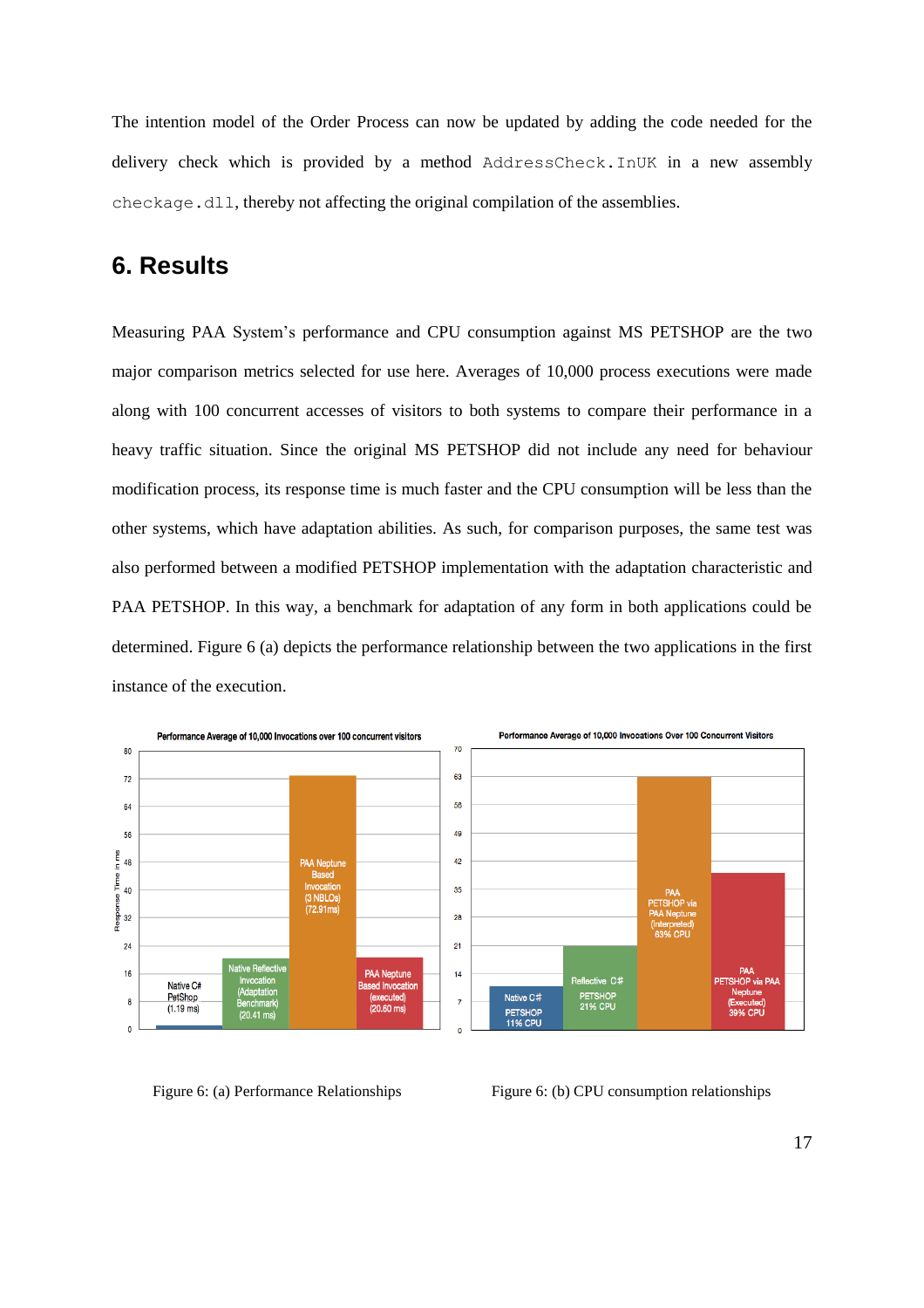The results indicate that the overhead of using PAA, the amber rectangle, is significant upon the first execution of the process. This is due to the semantic linker having to process the requested NBLO descriptions to perform the task. After the semantic linking is done and the tasks have been provided and linked, the execution time also introduces a slight overhead in terms of computational performance over the adaptation benchmark. The overhead is introduced by having to dispatch Neptune to perform the executions, and for the semantic linking and provision of the auditing service.

In terms of CPU consumption, figure 6 (b) shows the comparison results of executing the original (namely native) PETSHOP with the modified PETSHOP (with adaptation support) and PAA PETSHOP. It is obvious that the Native PETSHOP needs lower CPU than the modified PETSHOP, as the former does not support runtime adaptation. However, the overhead of PAA PETSHOP over the modified PETSHOP is also relatively worse as it needs approximately double the amount of CPU needed by the modified PETSHOP. This is expected and justified because of the extra interpretation actions that occur at runtime via use of PAA Neptune Framework. However, after the runtime interpretation execution is finished, the CPU usage is massively reduced (red vertical bar) to about half that needed by PAA system in the amber vertical bar. It should be noted at this stage that the design and implementation of PAA framework is a prototype to provide full runtime adaptation to the cloud-based applications and to ensure the application's ES vision, rather than being optimised for system performance.

### **6.1 PAA Performance Analysis**

18 Another test was conducted to monitor the stability of PAA PETSHOP during its operation in comparison to the original MS PETSHOP. This time, the runtime adaptation ability of PAA was tested by introducing new behaviour to PAA PETSHOP and thus to validate its performance. As is known, introducing new behaviour at runtime has a direct performance impact due to further interpretation needed by the semantic linker and it could be contrasted against the performance impact of the same behaviour in MS PETSHOP. Figure 7 shows the two systems executed to produce the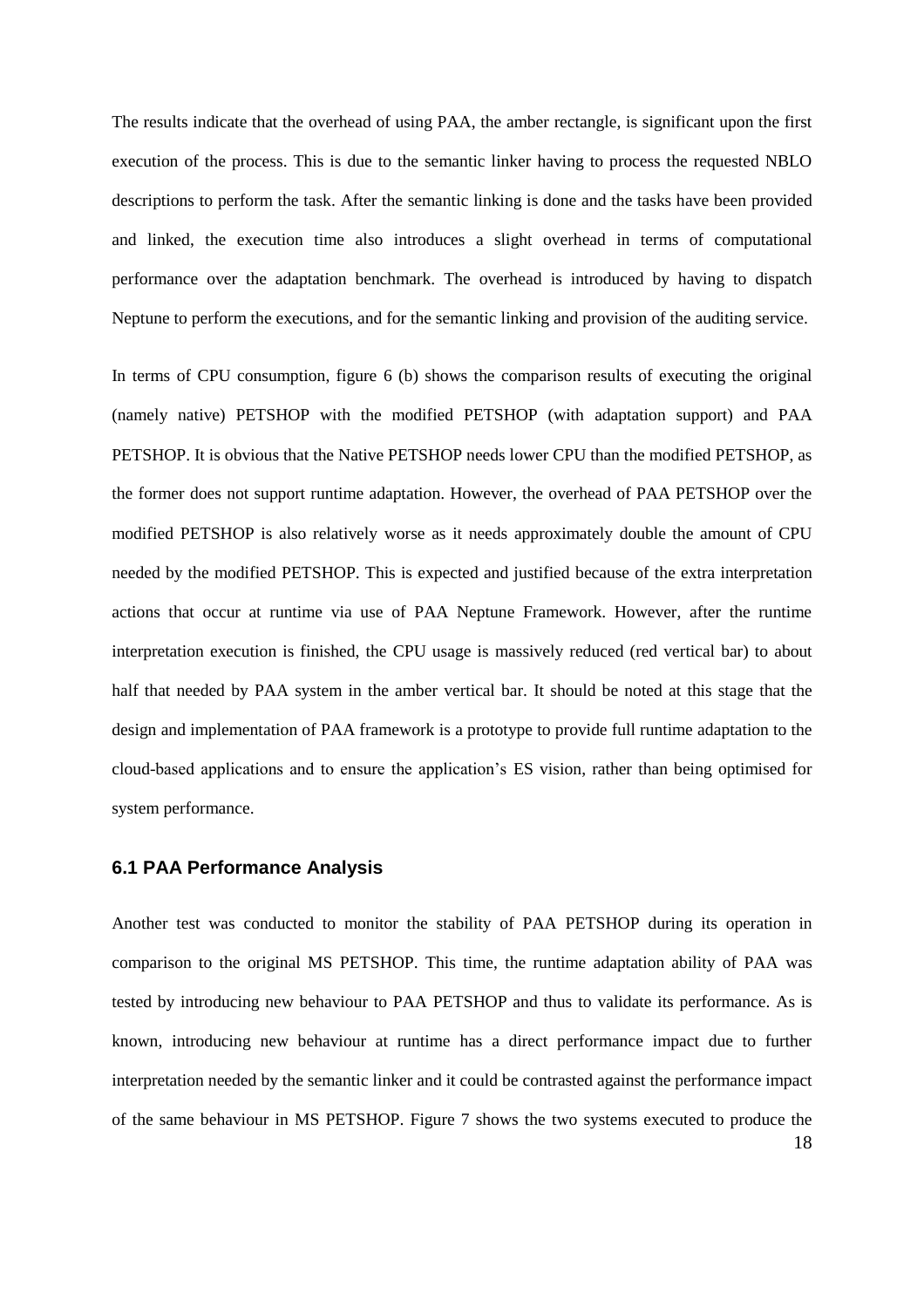same behaviour over a time-scale of cycles of a process execution. The blue line shows that the performance at start-up execution time is worse for PAA as there are numerous requirements that should be interpreted and linked at once. After this time however, PAA looks stable, although the performance is slightly worse than the green (MS) one until it reaches 50,000 executions.



Figure 7: PAA PETSHOP vs. MS PETSHOP

At 50,000 executions cycles, a new task requirement is introduced to the intention model via a new NBLO. As new semantic linking needs to be done at runtime, performance is reduced such that the time to complete the process increased to nearly 2ms. Since there is only one new requirement introduced at this point, the performance impact (the blue line) is much less than that of the first initiation at cycle 0, where many new requirements were introduced all at the starting time. After the linking and execution, performance returns to a new standard, slightly slower than the behaviour between 10,000 to 50,000 cycles. This is due to the added time needed to execute the new action by PAA Neptune framework. On the other hand, there is a slight increase in execution time of the original MS PETSHOP (represented in green line) from 50,000, due to the new behaviour introduced to the PETSHOP code to be executed.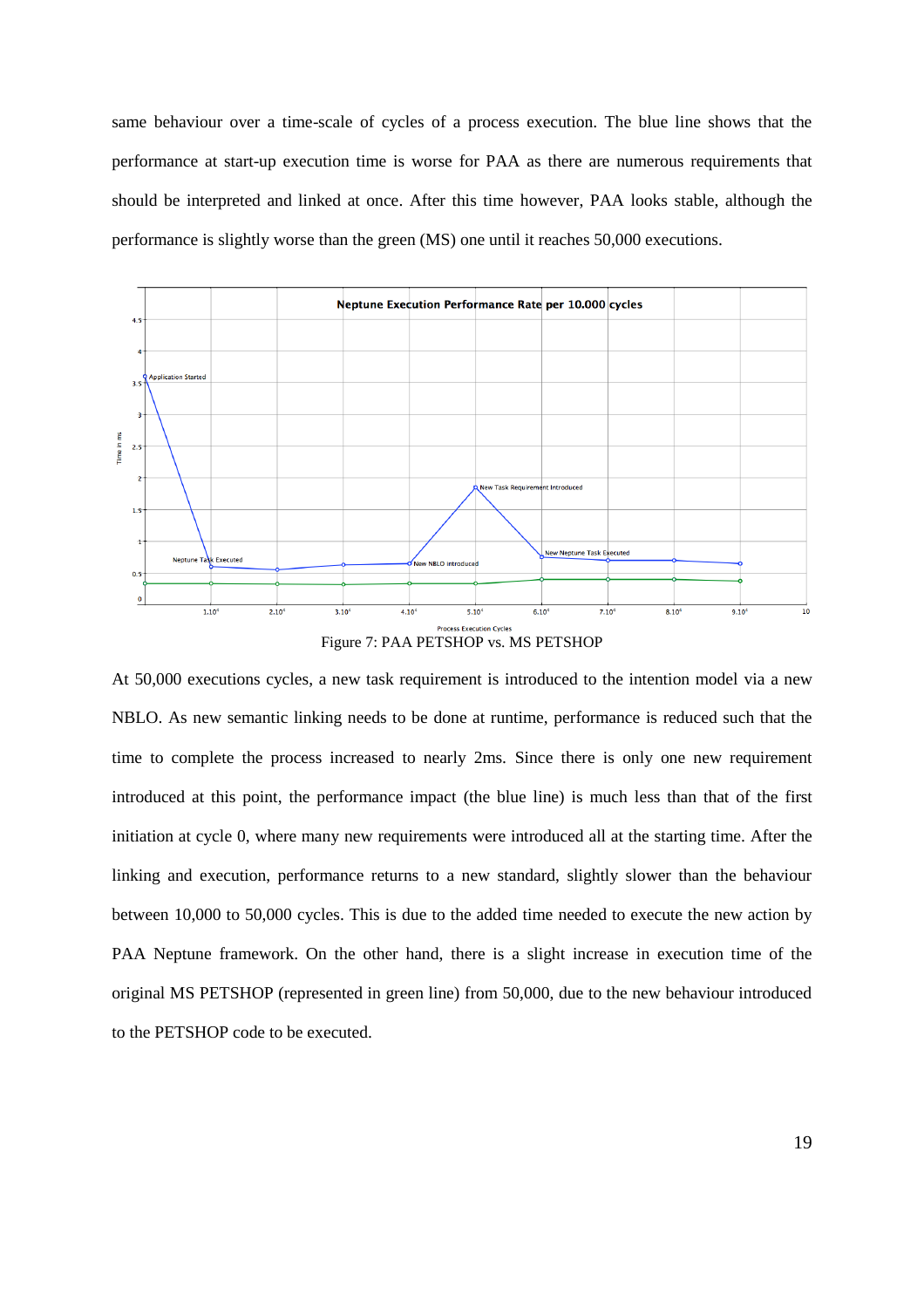#### **6.2 Hot Swapping and Hot Plugging Testing**

Hot swapping and hot plugging testing have been accomplished in this paper to ensure system's performance stability on different tasks provided by the new system. The response time of swapping a service/component with another one, and adding a new component at runtime, have been evaluated to give a better indication of the proposed approach's capabilities. As shown in Figure 8, at 30,000, the performance is reduced due to the hot-swapping introduction that needs some semantic linking and matching to establish the requested NBLOs for the new component/service. The hot swapping in PAA is done through the intention model modification, as explained in Section 4. Nevertheless, the time that PAA PETSHOP needs to accomplish the hot swapping is slightly over the time needed by Microsoft PETSHOP. The next crest in Figure 8 shows the hot plugging in PAA PETSHOP, which needs more time than the time needed for the hot swapping due to introducing a new component to the system. In this case, the execution manager, the semantic linker and the execution engine need more time to fulfil the tasks and create the new function. It should be noted that after executing the hot swapping and hot plugging, PAA PETSHOP performance is improved again. This result shows a reasonable parity, on the overall system performance, with different executed tasks.



Figure 8: Hot swapping/Plugging testing of PAA PETSHOP vs. Microsoft PETSHOP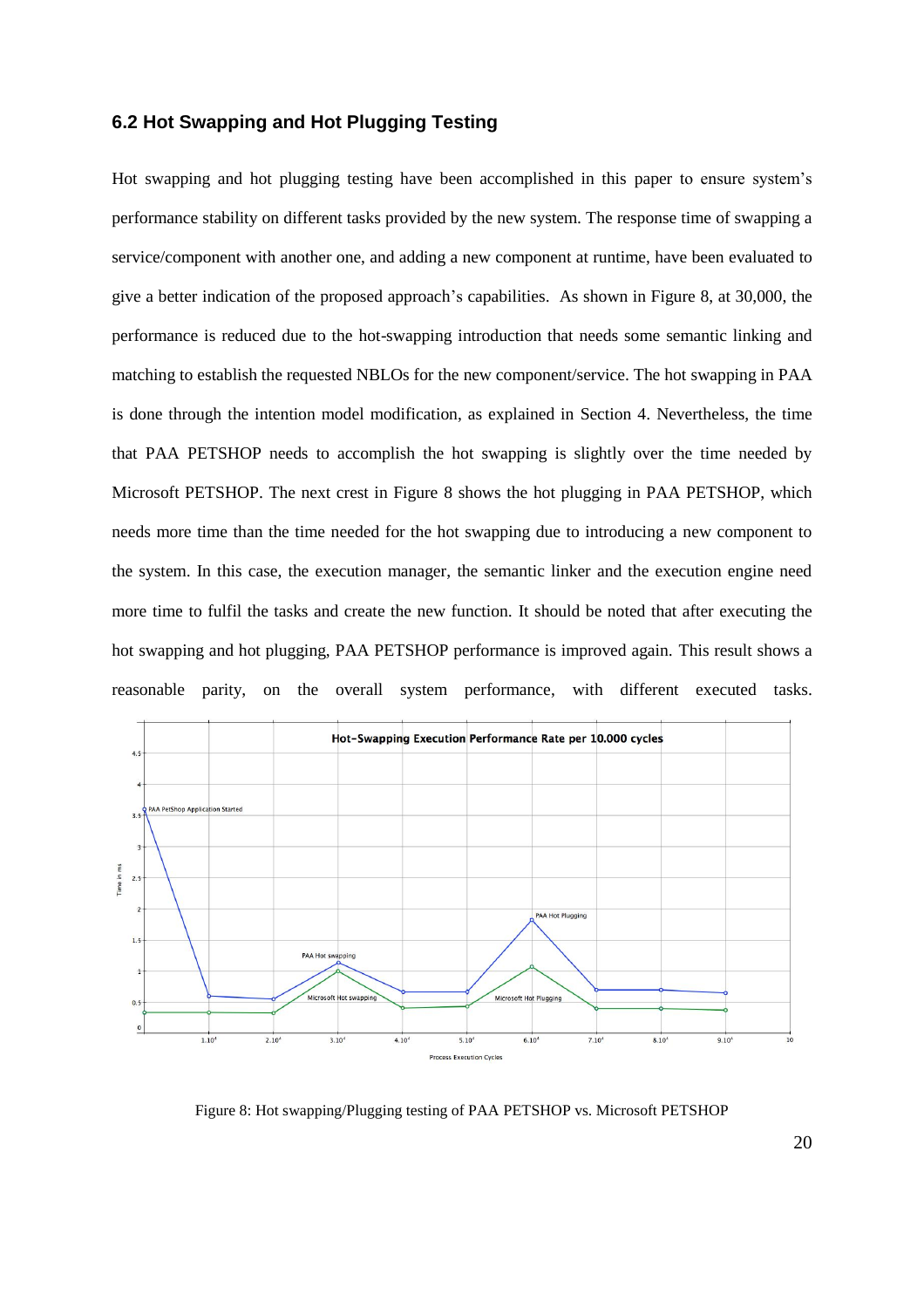# **7. Conclusion**

This paper demonstrated the feasibility of developing intention models to support the dynamic runtime adaptation of a restricted range of cloud-based applications to model emergent requirements. The approach has been applied to a Grid Computing type scenario, as proof of concept: The move to a wide range of Cloud applications and cloud-of-clouds, ought to proceed in a natural manner without much difficulty. Nevertheless, this is left as future work. Current approaches were explored to requirements description and cloud-of-clouds as the basis to design and develop PAA framework. The major components of PAA were described, and how extensions could be supported through PAA WikiEditor. Moreover, the operation of the framework has been demonstrated through the example of Microsoft PETSHOP and shown this approach to be scalable for introducing new requirements. Specifically, this work has continued the advances shown in [4, 23] by extending the comparison of a PAA mediated runtime dynamic execution to that of a standard runtime execution, whilst still maintaining comparability with Microsoft's original/non-dynamic benchmark.

Significant limitations were identified during experimenting the PAA. First – the use of PAA WikiEditor leads to new runtime errors where the user uploads an incompatible intention model rather than adapting the original one; resulting in the system being down due to unexpected error. Thus, developing rules for uploading a new intention model is a matter for future research; however, uploading incompatible intention model will be managed by the assurance model by displaying an error message to the user and re-load the original model. Moreover, the users' spelling mistakes when writing new code in the intention model at runtime are unacceptable as semantic linker is unable to link the requested task(s).

The above evaluation/results are not based on real-world application but rather a comparison of the proposed approach against Microsoft benchmark. A thorough investigation of PAA demonstrating the results in a real-world context is planned future work.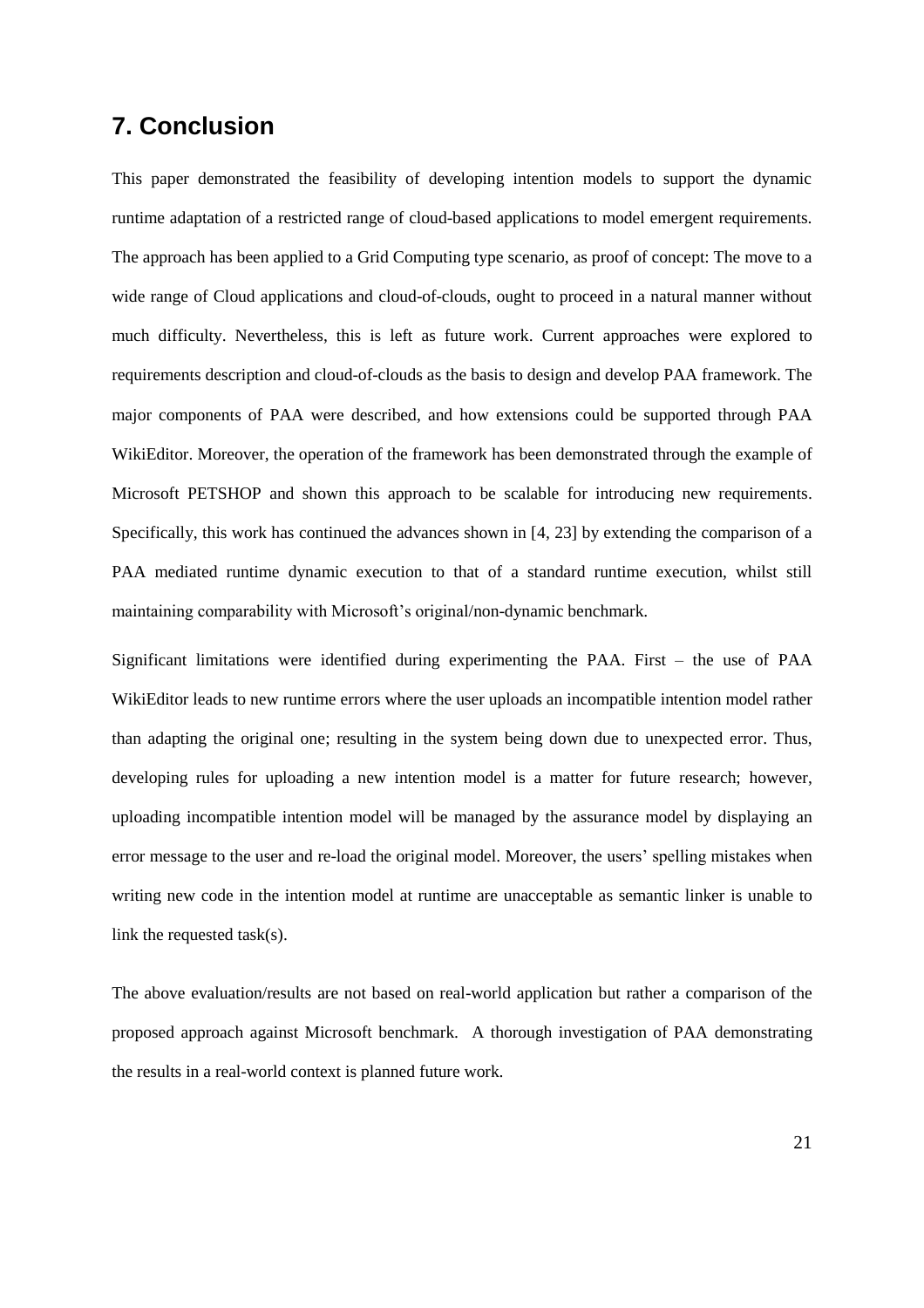# **References**

- [1] R. Buyya, C.S. Yeo, and S. Venugopal, "Market-Oriented Cloud Computing: Vision, Hype, and Reality for Delivering IT Services as Computing Utilities," 10th IEEE International Conference on High Performance Computing and Communications, pp. 5-13, (2008).
- [2] O. Vermesan, M. Harrison, H. Vogt, K. Kalaboukas, M. Tomasella, "The Internet of Things Strategic Research Roadmap", Cluster of European Research Projects on the Internet of Things, CERP-IoT, (2009).
- [3] L.M. Vaquero, L. Rodero-Merino, R. Buyya, "Dynamically Scalling Applications in the Cloud," Computer Communication Review, vol. 41, Issue 1, pp. 45-52, ACM press, New York, USA, (2011).
- [4] T. Baker, A. Hussien, M. Randles, and A. Taleb-Bendiab, "Supporting Elastic Cloud Computation with Intention Description Language," The 11th Annual Postgraduate Symposium on The Convergence of Telecommunications, Networking and Broadcasting, (2010).
- [5] I. M. Abbadi, "Middleware Services at Cloud Application Layer", In IWTMP2PS'11, Proceedings of Second International Workshop on Trust Management in P2P Systems, (2011).
- [6] I. M. Abbadi, "Middleware Services at Cloud Virtual Layer", In Proceedings of 11<sup>th</sup> International Conference on Computer and Information Technology (CIT), pp. 115-120. (2011).
- [7] G. Bieber and J. Carpenter, "Introduction to service-oriented programming (rev 2.1)," OpenWings Whitepaper, pp. 1-13, (2001).
- [8] I.M. Abbadi and M. Alawneh, "A Framework for Establishing Trust in the Cloud", Computers and Electrical Engineering Journal, vol. 38, Issue 5, pp. 1073-1087, (2012).
- [9] R. France, B. Rumpe, "Model-driven Development of Complex Software: A Research Roadmap," in the Future of Software Engineering FOSE07, pp. 37-54, (2007).
- [10] P. Miseldine and A. Taleb-bendiab, "Neptune: Supporting Semantics-Based Runtime Software Refactoring to Achieve Assured System Autonomy," In the 4th International Conference on Autonomic and Trusted Computing (ATC-07), IEEE Organisation, pp. 1-15, (2007).
- [11] J. Mirkovic, T. Faber, P. Hsieh, G. Malayandisamu, and R. Malavia, "DADL: Distributed Application Description Language," USC/ISI Technical Report # ISI-TR-664.
- [12] Goldsack, P., Guijarro, J., Loughran, S., Coles, A., Farrell, A., Lian, A., Murray, P., and Toft, P. The Smart Frog configuration management framework. ACM SIGOPS Operating Systems Review (2009).
- [13] M.C. Barbacci, C.B. Weinstock and J.M. Wing, Durra: Language support for large-grained parallelism. In: Proc. International Conference on Parallel Processing and Applications (1987).
- [14] A. Lapouchnain, "Goal-Oriented Requirements Engineering: An Overview of the Current Research," 12th Asia-Pacific Software Engineering Conference (APSEC'05), pp. 3-3, (2005).
- [15] E. Yu, "Towards modelling and reasoning support for early-phase requirements engineering," Proceedings of ISRE'97: 3rd IEEE International Symposium on Requirements Engineering, pp. 226-235, (1997).
- [16] J. Mylopoulos, J. Castro, and M. Kolp, "Tropos: A framework for requirements-driven software development," Information Systems Engineering: State of the Art and Research Themes, Springer-Verlag, pp. 261–273, (2000).
- [17] R. Darimont, E. Delor, P. Massonet, and A. Van Lamsweerde, "GRAIL/KAOS: an environment for goal-driven requirements engineering," Proceedings of the 19th international conference on Software engineering ICSE98, pp. 612–613, (1997).
- [18] A. Bessani, M. Correia, B. Quaresma, F. Andre, and P. Sousa, "DepSky: Dependable and Secure Storage in a Cloud-of-Clouds", Proceedings of the European Systems Conference EuroSys'11, ACM, Austria, (2011).
- [19] C. Vecchiola, X.C. Chu, M. Mattess, and R. Buyya, "Aneka— Integration of Private and Public Clouds", Cloud Computing Principles and Paradigms, Willy, USA, (2011).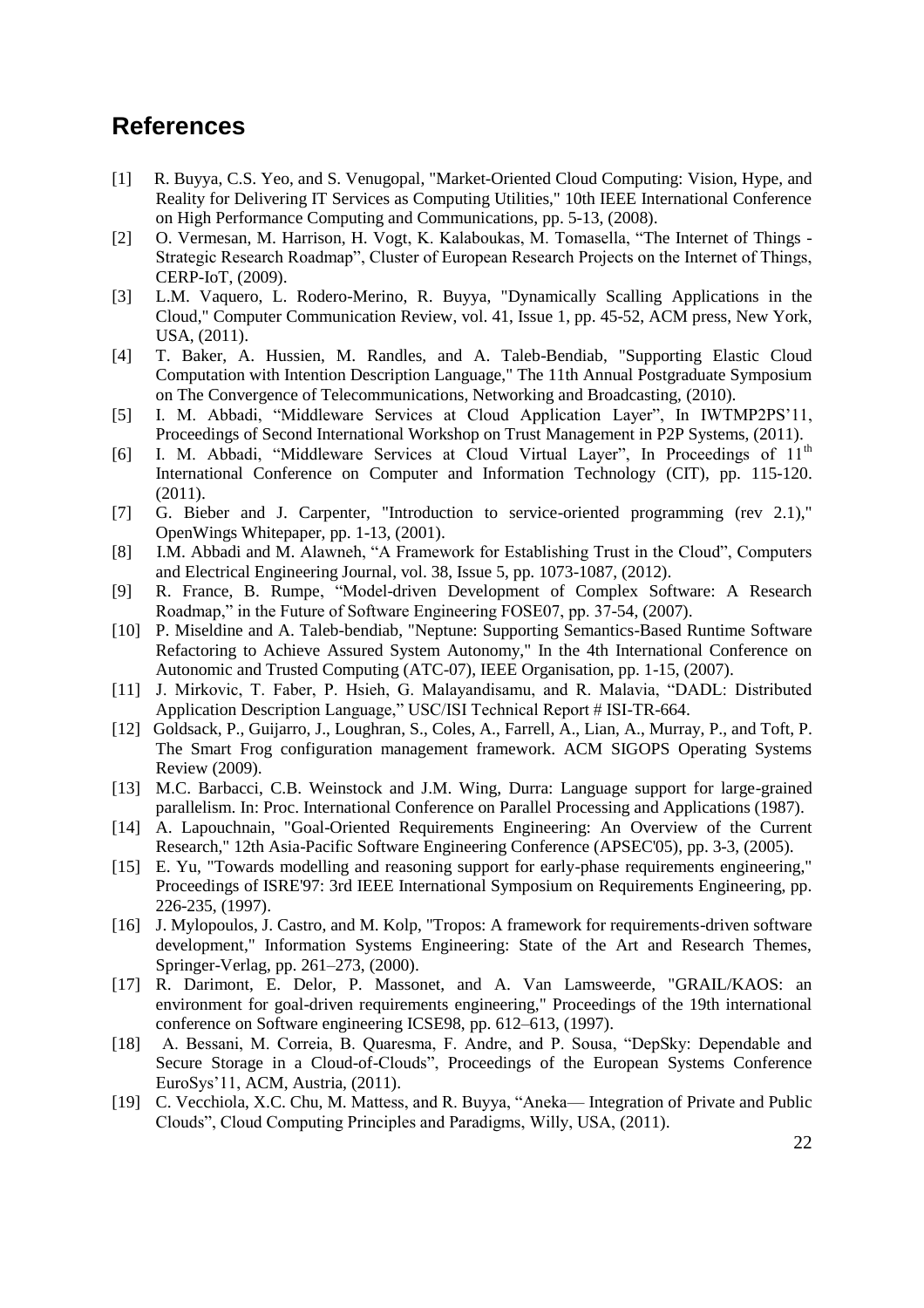- [20] R. Buyya, R. Ranjan, R. N. Calheiros, "InterCloud: Utility-Oriented Federation of Cloud Computing Environments for Scaling of Application Services", Proceedings of the 10th International Conference on Algorithms and Architectures for Parallel Processing (ICA3PP 2010), South Korea. Springer: Germany, pp. 328–336, (2010).
- [21] H. Kim, M. Abdelbaky, and M. Parashar, "CometPortal: A Portal for Online Risk Analytics Using CometCloud," IEEE International Conference Communication Technology and Application 20, (2009).
- [22] M. Kloppmann, D. Koenig, F. Leymann, G. Pfau, A. Rickayzen, P. Schmidt, and I. Trickovic, "WS-BPEL Extension for Sub-Processes-BPEL-SPE," A Joint White Paper by IBM and SAP, 2005, pp. 1-17.
- [23] T. Baker, A. Taleb-Bendiab, and M. Randles, "Auditable Intention-Oriented Web Applications using PAA Auditing/Accounting Paradigm," Proceeding of the International conference on Techniques and Applications for Mobile Commerce: Proceedings of TAMoCo 2009, IOS Press, pp. 61–70, (2009).
- [24] T. Baker, A. Taleb-Bendiab, and D. Al-jumeily, "Assurance Support for full Adaptive Service Based Applications," in the Proceedings of the 12th International Conference on Computer Modelling and Simulation, pp. 1-7, (2010).
- [25] D. Mitton, M. St Johns, S. Barkley, D. Nelson, B. Patil, M. Stevens, and B. Wolff, "Authentication, Authorisation, and Accounting: Protocol Evaluation," RFC Editor, (2001).

**Thar Baker** is a Senior Lecturer of Networked Systems and Security at LJMU. He finished his PhD in Distributed Software Modelling, form LJMU (2010). His research topics include Computer Networks and Distributed Computing. He has been involved as a member of leading conferences in Cloud Computing and has served as a referee for a number of scientific journals and conferences.

**Michael Mackay** is a Lecturer in the School of Computing and Mathematical Sciences at LJMU. He has been involved in a number of national and international research projects and his main research interests include IPv6 transitioning, Mobile IP and network mobility, QoS, IPTV streaming and caching and CDNs, Grid networking and Cloud Computing.

**Martin Randles** is a Researcher, Senior Lecturer and Programme Leader for Software Engineering at LJMU. Through completing an honours degree in Mathematics from Manchester University; wide experience in industry; an MSc. (distinction) in Computing and Information Systems and a PhD, his research interests include the application of mathematical techniques to computing, control/management of large-scale complex systems and autonomic computing.

**Azzelarabe Taleb-Bendiab** is professor of Computer Science at the School of Computer, Security and Information Science, ECU, Australia. His research interest is in the areas of autonomic software